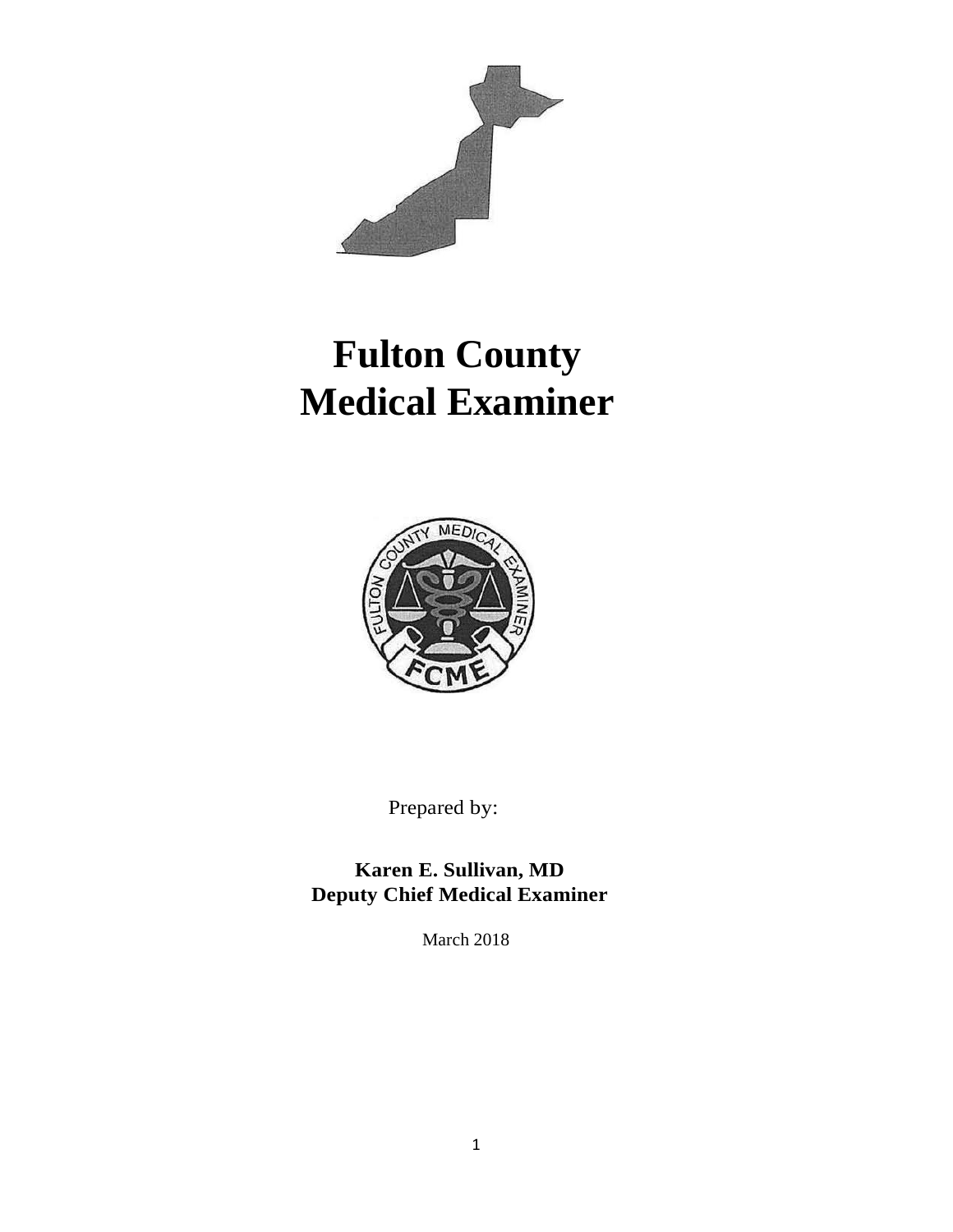## TABLE OF CONTENTS

|                                                                                                                                                                          |                                  | 3                                                   |
|--------------------------------------------------------------------------------------------------------------------------------------------------------------------------|----------------------------------|-----------------------------------------------------|
| Introduction                                                                                                                                                             |                                  | 5                                                   |
| <b>All Reported Cases</b>                                                                                                                                                |                                  | 8                                                   |
| Manner of Death: Homicide                                                                                                                                                |                                  | 10                                                  |
| Manner of Death: Suicide                                                                                                                                                 |                                  | 11                                                  |
| Manner of Death: Non-Vehicular Accident                                                                                                                                  |                                  | 12                                                  |
| Manner of Death: Motor Vehicle Accident                                                                                                                                  |                                  | 14                                                  |
| Manner of Death: Undetermined                                                                                                                                            |                                  | 15                                                  |
| Manner of Death: Natural                                                                                                                                                 |                                  | 17                                                  |
|                                                                                                                                                                          |                                  | 19                                                  |
| <b>Special Topics</b>                                                                                                                                                    |                                  | 20                                                  |
| Deaths among Children<br>Drugs Identified in 2016 Death Investigations<br>Deaths among the Homeless<br>Deaths among the Elderly<br>Comparisons with the Past<br>Comments | 20<br>23<br>24<br>24<br>25<br>26 |                                                     |
|                                                                                                                                                                          |                                  | Graphic Depictions of Basic Case Load and Case Type |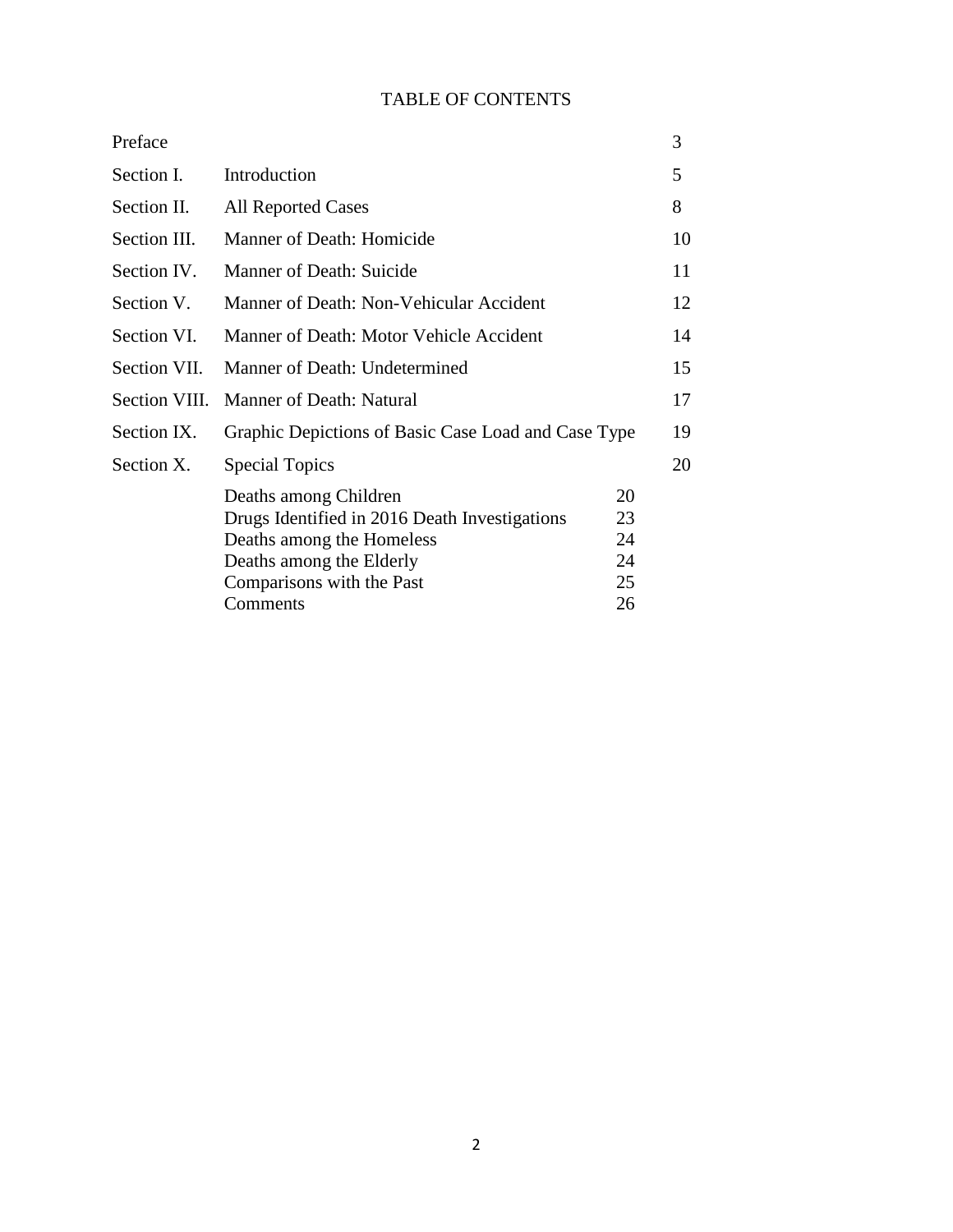## **Preface**

This Annual Report would not be possible without the dedication and professionalism of the employees who work for and with the Fulton County Medical Examiner's Office in Atlanta, GA.

#### *Administrative and Support Personnel*

John M. Cross, Chief Administrative and Investigative Officer Paul Desamours, Operations Manager Karleshia Bentley, Executive Assistant Quanda Vance, Records and Documents Supervisor Simone Murphy, Medicolegal Transcriptionist Lynette Redding, Medicolegal Transcriptionist Genavieve Staten, Customer Service Sharon Cooper, Customer Service Shirley Gleaton, Administrative Assistant

#### *Medical Examiners*

Jan M. Gorniak, DO, Chief Medical Examiner Karen E. Sullivan, MD, Deputy Chief Medical Examiner Michael M. Heninger, MD, Associate Medical Examiner Ryan McCormick, MD, Associate Medical Examiner Rachel Geller, MD Forensic Pathology Fellow

#### *Investigative Staff*

Candice Dalton, ME Investigator Dumonder Dawson, Senior ME Investigator Bertram Ennett, ME Investigator Danielle Green, ME Investigator Leon Harrison, ME Investigator Brian Reents, ME Investigator Mark Ruffin, ME Investigator Eric Sliz, ME Investigator Deltra Westfall, ME Investigator

#### *Forensic Technical Support*

Artemus Barnes, Forensic Technician Mary Burgess, Medicolegal Photographer DeOnn Colbert, Morgue Attendant Carlos Evans, Forensic Technician Assistant Supervisor Filomena Fernandes, Forensic Technician Chefrene Gory, Medicolegal Photographer Charles Love, Forensic Technician Supervisor Angie McCray, Forensic Technician Assistant Supervisor Kathy Robinson, Forensic Technician Kaneshia Lovelace, Forensic Technician Glenda Washington, Forensic Histotechnologist

## *Facility Assistant*

Carlo Harper

*Fulton County Government Information Technology* Shenelle Armstrong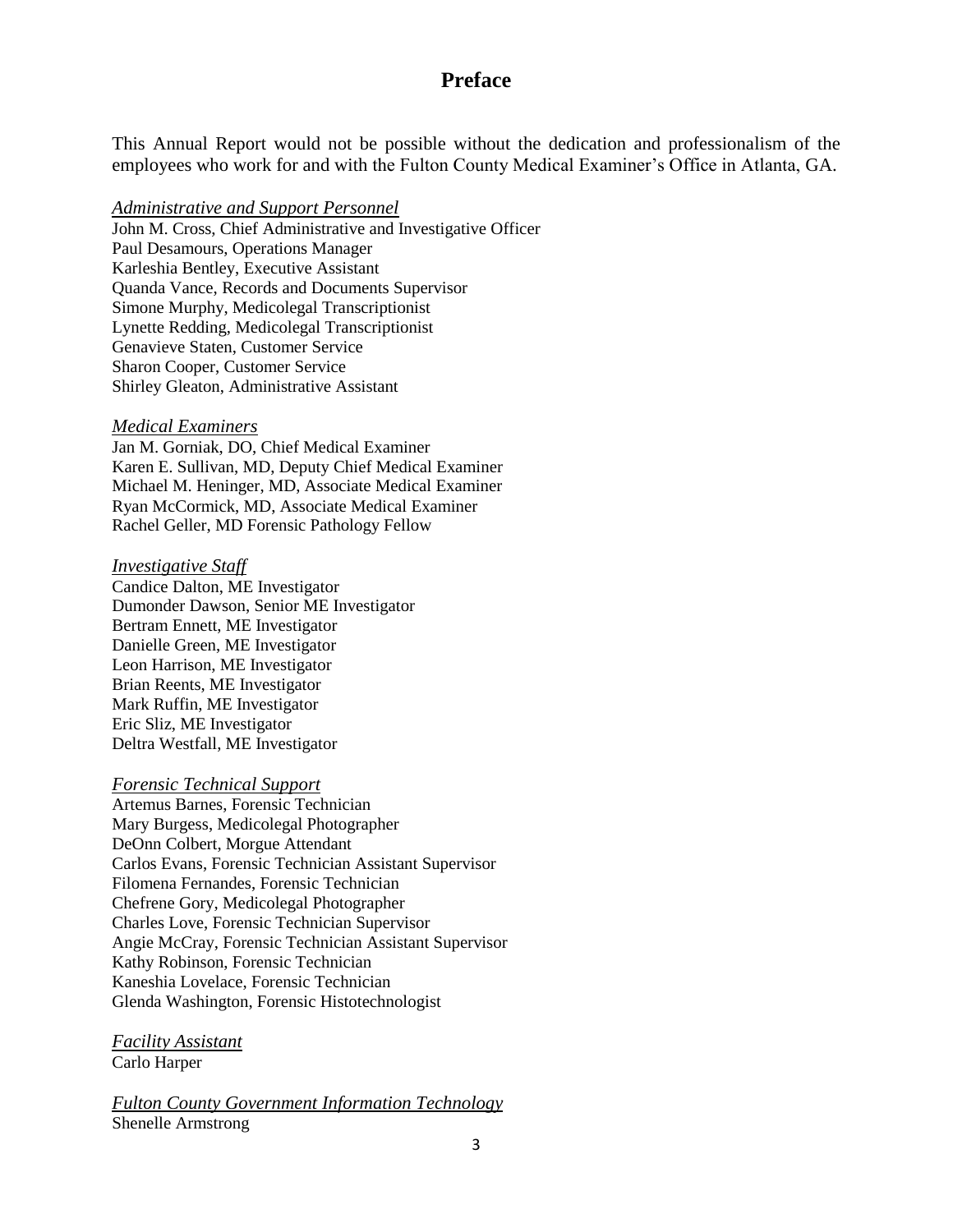Without the above individuals, quality investigation of deaths in Fulton County would not occur, and neither would professional communication with the many agencies and members of the public who are impacted when a death occurs. These employees also care for and maintain a modern facility in which death investigations may be professionally conducted with respect for the dead and at which members of the public, legal, and law enforcement communities can effectively conduct their business.

I thank the employees of the Fulton County Medical Examiner's Office for their dedication, excellence, and professional quality death investigations conducted for the citizens of Fulton County.

It is hoped that the information in this report may be useful to public health, public safety, and other policy and program planners who strive to improve the safety and quality of life.

This Annual Report is for the calendar year 2016. It is not uncommon for some death cases to take many months to finalize because of extensive testing or the need for investigative information that takes time to obtain. The Report itself takes time to prepare and must be done while we carry out our usual activities and death investigations, which also take the time of our staff.

Karen E. Sullivan, MD Deputy Chief Medical Examiner March 16, 2018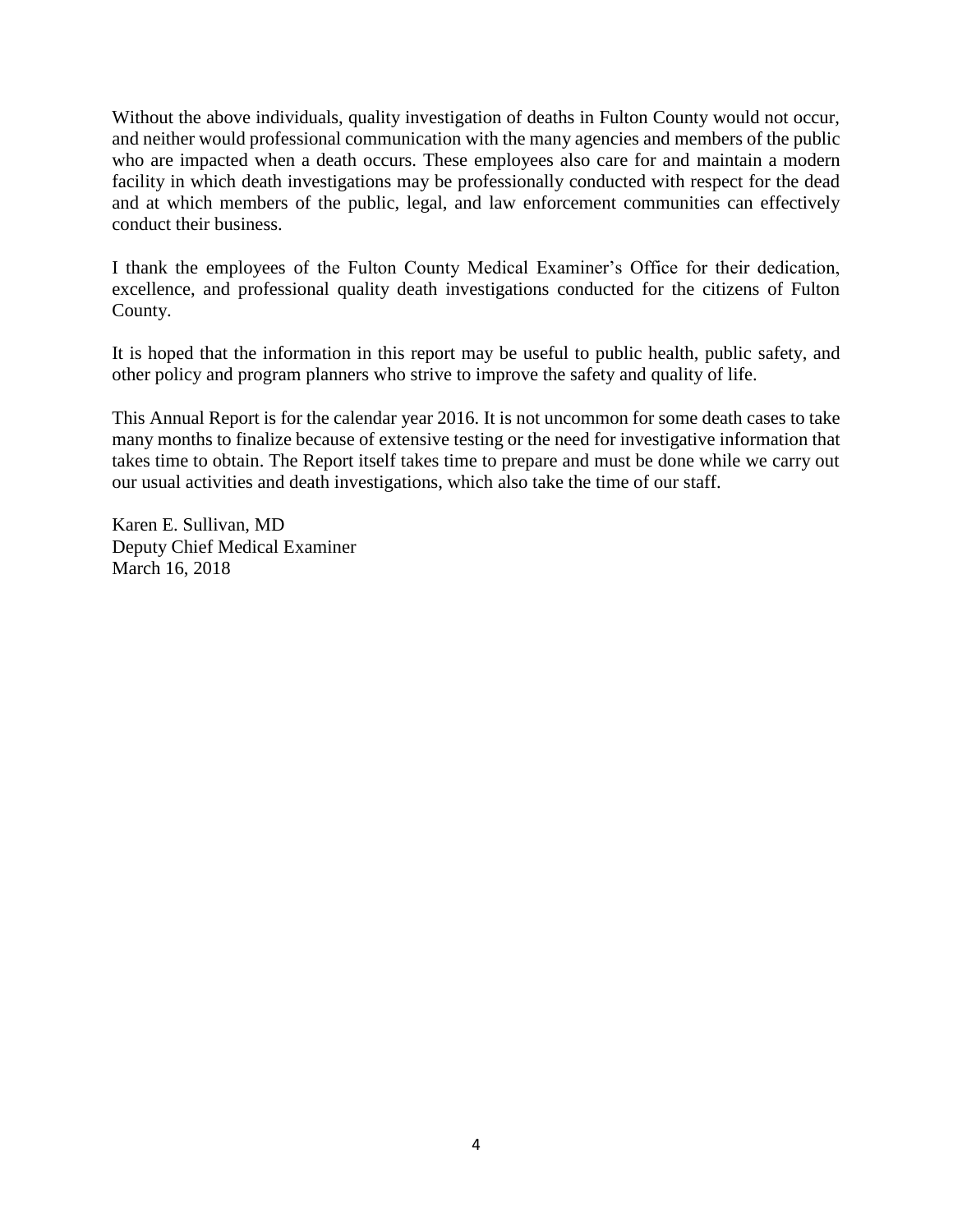## **SECTION I. INTRODUCTION**

The Fulton County Medical Examiner (FCME) serves all non-federal, incorporated, and unincorporated areas within Fulton County. In 2016, these areas include nearly all of the City of Atlanta, Alpharetta, Chattahoochee Hills, College Park, East Point, Fairburn, Hapeville, Johns Creek, Milton, Mountain Park, Palmetto, Roswell, Sandy Springs, the City of South Fulton, and Union City and other areas served by special law enforcement agencies such as the Metropolitan Atlanta Rapid Transit Authority (MARTA) and college police forces. The FCME does not serve the few areas of Federal property within the county such as the Federal Penitentiary, which arranges for its own investigations. Some deaths occurring on state property are investigated by the Georgia Bureau of Investigation (GBI). Under the provisions of the Georgia Death Investigation Act (Official Code of Georgia Annotated 45-16-20), FCME investigates deaths that are suspected or known to have resulted from external causes such as injury or poisoning, those occurring while a person is in custody of law enforcement agencies, and deaths that are sudden, unexpected, and not explained with a reasonable degree of medical probability.

Fulton County covers approximately 527 square miles and has an estimated population of 1,010,562. Countywide, the population is about 46.4% white, 44.3% black, 6.9% Asian, and 7.5% Hispanic/Latino (July 1, 2015 [www.census.gov\)](http://www.census.gov/).

The laws describing the duties of medical examiners in Georgia are contained mostly in Official Code of Georgia Annotated, Title 45, Chapter 16: Georgia Death Investigations Act. The types of death required to be reported to the medical examiner include:

- Violence (injury)
- Casualty (accident)
- Suicide
- Suddenly when in apparent good health
- When unattended by physician (no doctor who can sign the death certificate)
- Suspicious or unusual
- Children under 7 if death is unexpected or unexplained
- Executions pursuant to death penalty
- Inmate of state hospital or state, county, or city penal institution
- Admitted to hospital unconscious and dying within 24 hours without regaining consciousness

Decisions about autopsies are not mandated and are left to the discretion of the medical examiner. As can be seen, the laws are general enough that jurisdiction may be accepted in a wide variety of cases that are not otherwise specified in law, such as sudden death while under anesthesia, which may be considered to be "sudden and unexpected" or" unusual."

When a death is reported to FCME, jurisdiction is either accepted (AJ) or declined (DJ). If a case is accepted, it means that the medical examiner will be signing the death certificate (certifying the death).

A case is accepted if:

- It meets criteria specified by law as described above, and
- The incident leading to death occurred in Fulton County, or
- If the place of incident or onset of fatal events is unknown, the death occurred or the dead body was found in Fulton County.

A case is declined for one of two reasons:

- The incident leading to death did not occur in Fulton County.
- There is a physician who is willing to sign the death certificate.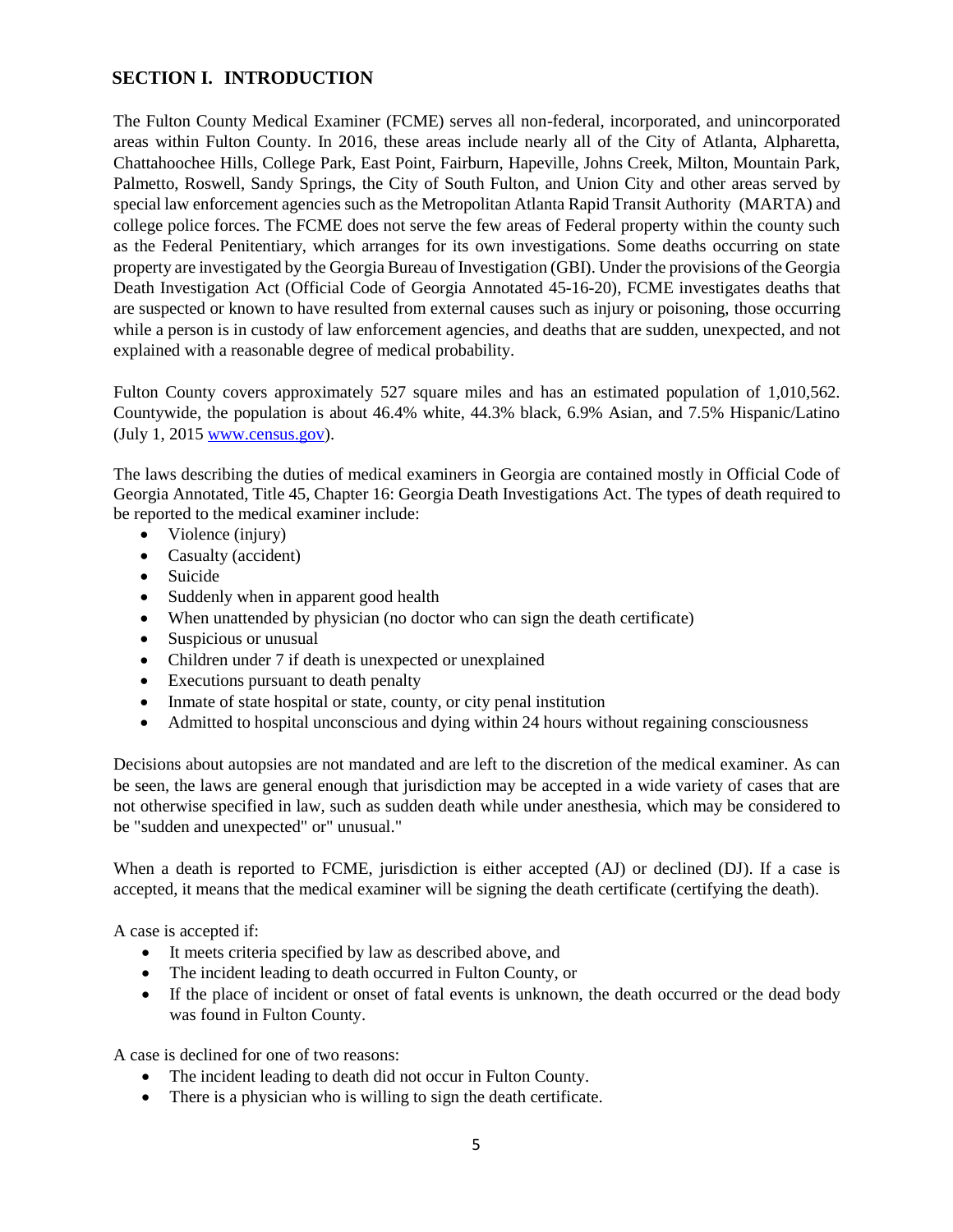The case medical examiner (forensic pathologist) generally uses one of five approaches to certify a death (obtain information to complete the death certificate):

- **Sign-out**: The death certificate is signed without examining the body.
- **View:** External examination of the body without a dictated report and without toxicology and/or chemistry tests.
- **External Examination**: External examination of the body with a dictated report of the examination. Usually includes toxicology and/or chemistry tests.
- **Autopsy**: Complete autopsy: internal and external examination with dictated report.
- Limited Dissection: External examination with internal examination limited to a specific area of the body
	- o May be performed if there is expressed objection to autopsy by the legal next of kin or significant health or safety risks exist for staff and a complete autopsy need not be performed.
	- o A limited dissection is most often performed to rule out skull and/or brain injuries.

There are basic general rules for classifying manner of death:

- **Natural** deaths are due solely to disease and/or the aging process
- **Accident** applies when an injury or poisoning causes death and there is little to no evidence that the injury or poisoning occurred with intent to harm or cause death. The fatal outcome was unintentional.
- **Suicide** results from an injury or poisoning as a result of an intentional self-inflicted act committed to do self-harm or cause one's own death.
- **Homicide** occurs when death results from a volitional act committed by another person to cause harm, fear, or death. Intent to cause death is a common element but is not required for classified as homicide. The classification of homicide for the purpose of death certification neither indicates nor implies criminal intent, which remains a determination within the province of the justice system.
- Undetermined or "could not be determined" is a classification used when the information pointing to one manner of death is no more compelling than one or more other competing manners of death, in thorough consideration of all available information.

## **Budget and Staff**

The operating budget was \$4,184,454 for year 2016. In 2016, the FCME staff consisted of 37 employees including 5 full time physician medical examiners, 12 investigators, 8 administrative support staff, 11 forensic technicians and morgue support staff, and 1 facility support staff. We had one forensic pathology physician in a fellowship training position funded by Emory University School of Medicine.

#### **General Response**

When a death is reported to FCME, the case is assigned a sequential case number. Basic information is obtained on all cases reported. Investigators, in consultation with the on-call medical examiner as needed, make decisions about whether the case should be accepted or declined, if death scene investigation is required, and whether or not the body need be transported to the Fulton County Medical Examiner's Center. The medical examiner then makes decisions about the type of examination to be conducted and the extent of additional testing to be performed. Usually, bodies transported to FCME are ready to be returned to the family and funeral home within 24 hours, or less, if the body has been officially identified.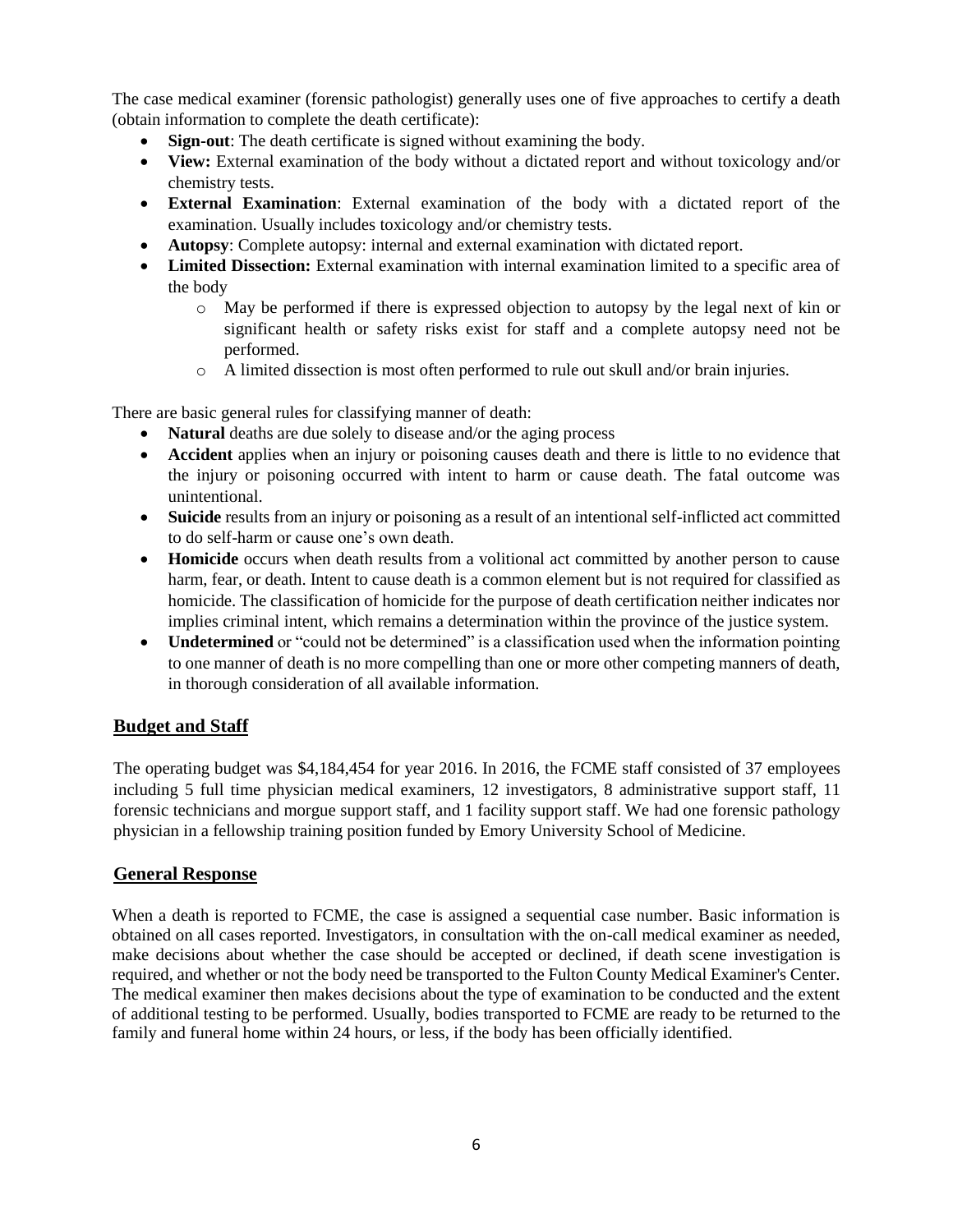For further information about FCME, see our website: [http://www.fultoncountyga.gov/fcme-home.](http://www.fultoncountyga.gov/fcme-home) For further information about medical examiners and death investigation, see the website of the National Association of Medical Examiners at [http://www.thename.org/.](http://www.thename.org/)

#### **Data Source and Analyses**

The data herein are derived from the Holds Our Medical Examiner Records (HOMER) Microsoft Access database. In 2016 there were 2730 deaths reported to the office. Six of these were non-human remains. After excluding these 6 records from data analysis, there were a total of 2724 human death cases for this report. The FCME did not examine any exhumed bodies in 2016.

#### **Race/Ethnicity Categories**

Categorizing race/ethnicity of decedents depends on personal preferences in how race/ethnicity is reported by family members. For our database purposes, we assign race as follows:

- B: Black/African-American
- W: White/Caucasian
- WH: White Hispanic/Latino
- BH: Black Hispanic/Latino
- H: Hispanic/Latino
- AS: Asian
- PI: Pacific Islander
- NA: Native American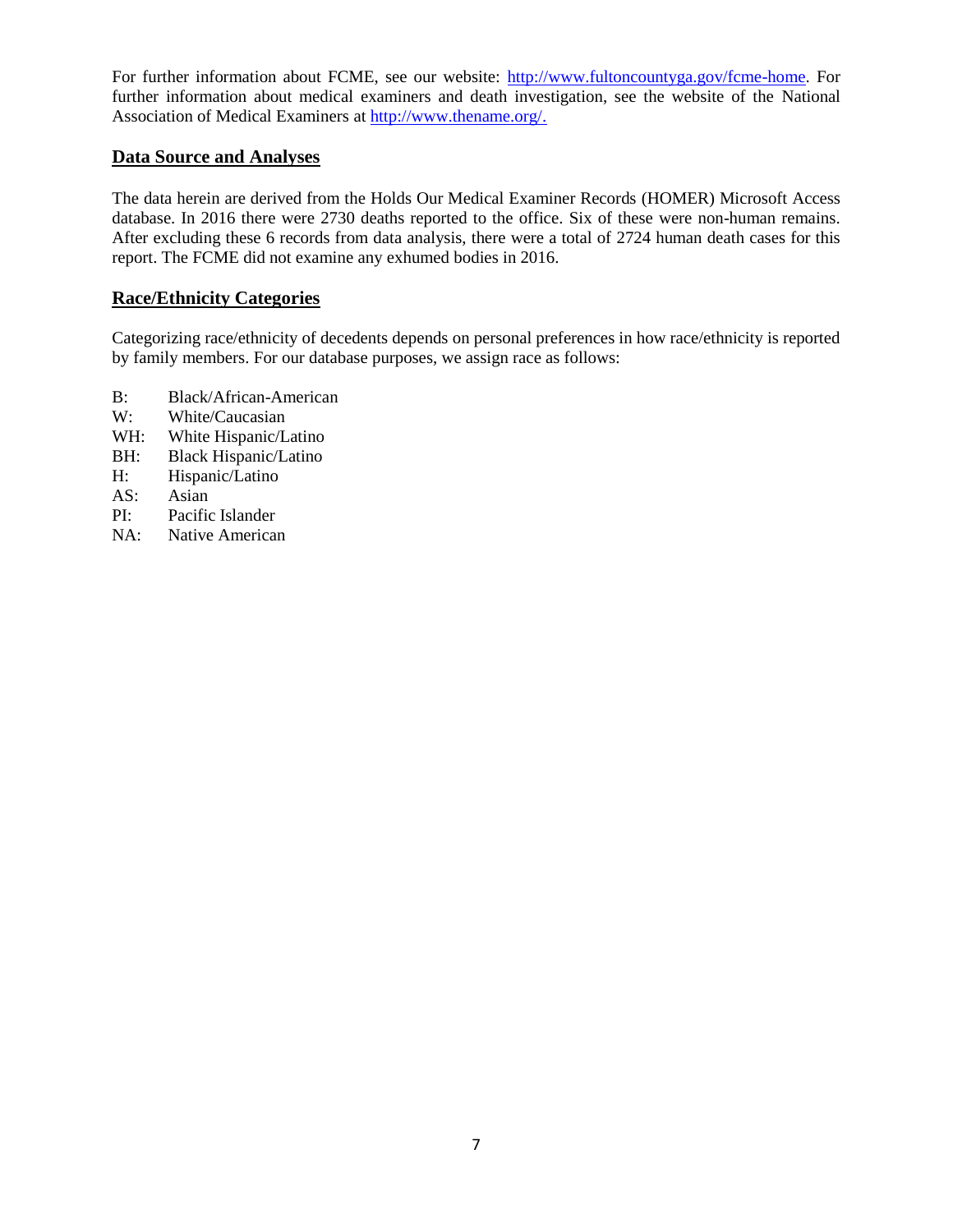## **SECTION II. ALL REPORTED CASES**

|              | <b>Manner of Death</b>   | Frequency | <b>Percent</b> |
|--------------|--------------------------|-----------|----------------|
|              | <b>ACCIDENT</b>          |           |                |
|              | (Not traffic fatalities) | 378       | 22.3           |
|              | <b>ACCIDENT</b> (T)      |           |                |
|              | (Traffic fatalities)     | 137       | 8.1            |
| <b>AJ</b>    | <b>HOMICIDE</b>          | 193       | 11.4           |
|              | <b>NATURAL</b>           | 818       | 48.3           |
|              | <b>SUICIDE</b>           | 120       | 7.1            |
|              | <b>UNDETERMINED</b>      | 47        | 2.8            |
|              | Total                    | 1693      |                |
|              |                          |           |                |
| <b>DJ</b>    |                          | 1037      | 38             |
| <b>AJ</b>    |                          | 1693      | 62             |
| <b>TOTAL</b> |                          | 2730      |                |

**Table 1.** Number of cases Accepted (AJ) and Declined (DJ) by Manner of Death

Table 2. Manner of Death by Procedure, cross-tabulated for Accepted (certified) cases only (n=1693)

|                         | <b>Procedure</b> |                                   |                |             |                                     |                                       |              |  |  |
|-------------------------|------------------|-----------------------------------|----------------|-------------|-------------------------------------|---------------------------------------|--------------|--|--|
| <b>Manner</b>           | <b>Autopsy</b>   | <b>External</b><br><b>PM Exam</b> | <b>Signout</b> | <b>View</b> | <b>Limited</b><br><b>Dissection</b> | N <sub>0</sub><br>procedure<br>listed | <b>Total</b> |  |  |
| <b>ACCIDENT*</b>        | 278              | 53                                | 46             |             |                                     |                                       | 378          |  |  |
| $\text{ACCIDENT}$ (T)** | 118              | 11                                | 7              |             |                                     |                                       | 137          |  |  |
| <b>HOMICIDE</b>         | 190              |                                   | $\overline{2}$ |             |                                     |                                       | 193          |  |  |
| <b>NATURAL</b>          | 356              | 307                               | 87             | 63          | 5                                   |                                       | 818          |  |  |
| <b>SUICIDE</b>          | 119              |                                   |                |             |                                     |                                       | 120          |  |  |
| <b>UNDETERMINED</b>     | 37               | 4                                 |                |             |                                     | $\overline{4}$                        | 47           |  |  |
| <b>Total</b>            | 1098             | 377                               | 143            | 63          | 8                                   | 4                                     | 1693         |  |  |

- **\* Non traffic-related accidents**
- **\*\* Traffic-related accidents**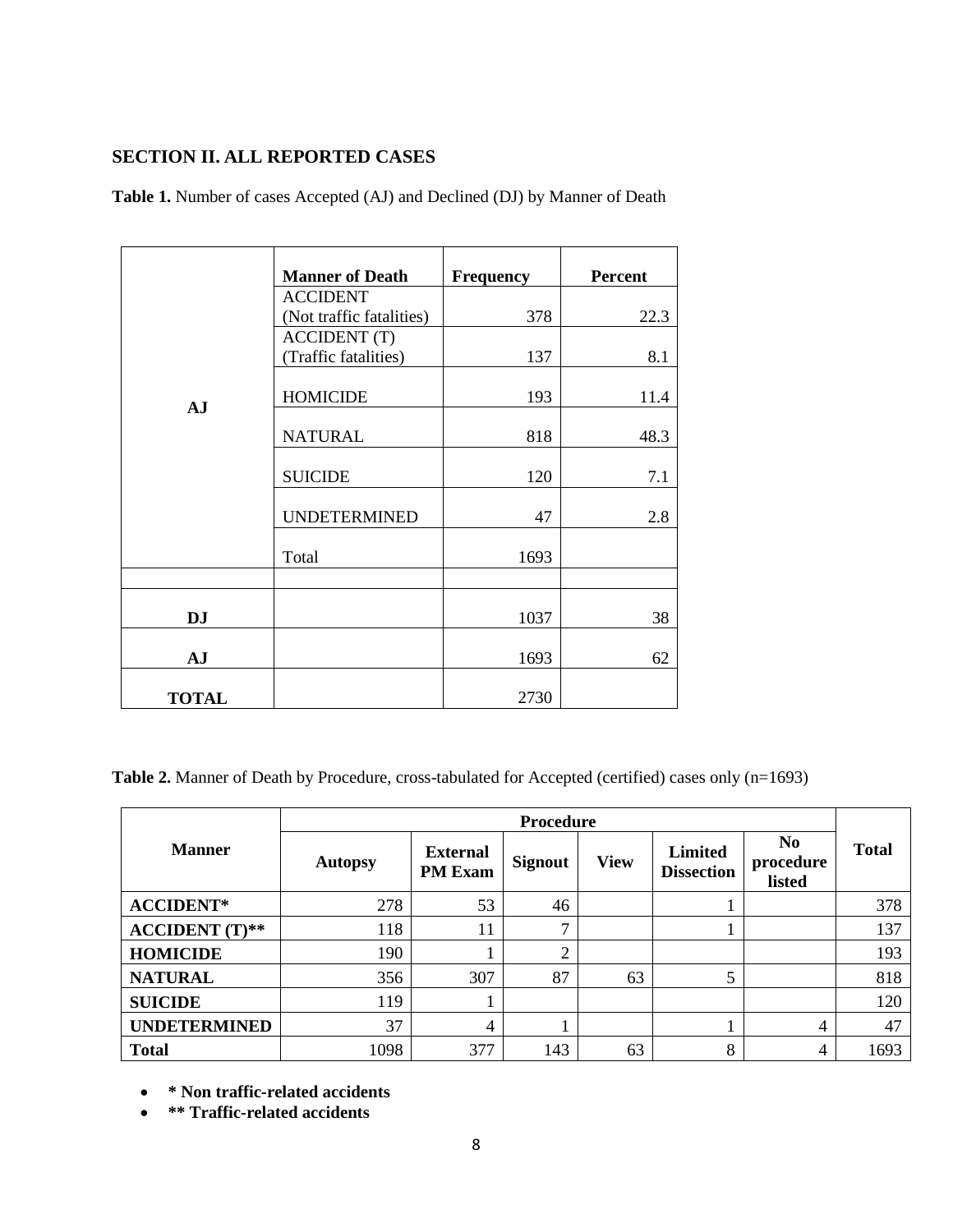| <b>Police Jurisdiction</b> | <b>TOTAL</b><br>Non-<br><b>Natural</b> | <b>Accident</b> | <b>Accident</b><br>(Traffic) | Homicide       | <b>Suicide</b> | Undetermined   |
|----------------------------|----------------------------------------|-----------------|------------------------------|----------------|----------------|----------------|
| Alpharetta                 | 31                                     | 21              | 1                            | 1              | 6              | $\overline{2}$ |
| Atlanta                    | 488                                    | 214             | 58                           | 132            | 54             | 30             |
| <b>College Park</b>        | 15                                     | $\overline{4}$  |                              | 8              | 3              |                |
| <b>East Point</b>          | 48                                     | 24              | $\overline{4}$               | 10             | 7              | 3              |
| Fairburn                   | 11                                     | $\overline{2}$  | 4                            |                | 3              | $\overline{2}$ |
| <b>Fulton County</b>       | 65                                     | 16              | 18                           | 19             | 5              | 7              |
| Hapeville                  | 5                                      | 1               | $\mathbf{1}$                 | $\overline{2}$ |                |                |
| Johns Creek                | 23                                     | 8               | 7                            |                | 8              |                |
| Milton                     | 12                                     | 5               | 4                            | 1              | $\overline{c}$ |                |
| Palmetto                   | 3                                      | $\overline{2}$  | $\mathbf{1}$                 |                |                |                |
| Roswell                    | 52                                     | 28              | 8                            | $\overline{2}$ | 13             |                |
| <b>Sandy Springs</b>       | 45                                     | 23              | $\overline{4}$               | 3              | 14             |                |
| <b>Union City</b>          | 23                                     | 3               | 9                            | 7              | 4              |                |
| <b>Total Above</b>         | 821                                    | 351             | 119                          | 185            | 120            | 46             |
| Other or Unspecified*      | 54                                     | 27              | 18                           | 8              |                |                |
| All Cases                  | 875                                    | 378             | 137                          | 193            | 120            | 47             |

## **Table 3.** Police Jurisdiction for Non-Natural Manners of Death

\* Includes other police jurisdictions such as MARTA and college campus police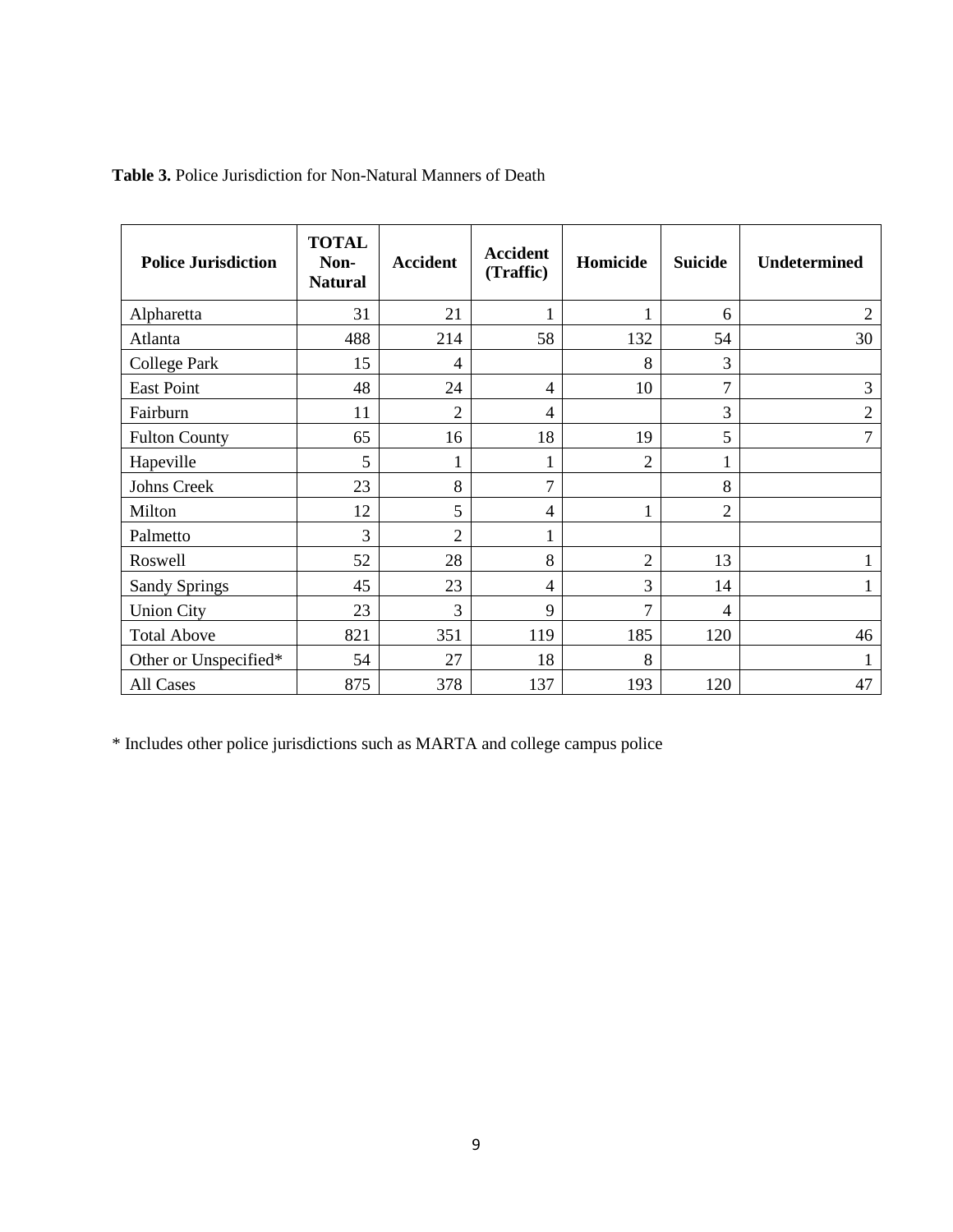## **SECTION III: Homicides (n = 193)**

| <b>HOMICIDES</b>                |        |  |  |  |  |  |  |
|---------------------------------|--------|--|--|--|--|--|--|
| Case Code                       | Number |  |  |  |  |  |  |
| Altercation-Exertion            |        |  |  |  |  |  |  |
| Asphyxia-Compression            |        |  |  |  |  |  |  |
| Asphyxia-Strangulation          |        |  |  |  |  |  |  |
| <b>Blunt Force</b>              | 9      |  |  |  |  |  |  |
| Burn                            |        |  |  |  |  |  |  |
| Drug Death: Poisoning + Disease |        |  |  |  |  |  |  |
| Gun-Assault                     | 20     |  |  |  |  |  |  |
| Gun-Handgun                     | 23     |  |  |  |  |  |  |
| <b>Gun-Not Specified</b>        | 102    |  |  |  |  |  |  |
| Gun-Pistol                      | 8      |  |  |  |  |  |  |
| Gun-Revolver                    | 5      |  |  |  |  |  |  |
| Gun-Rifle                       |        |  |  |  |  |  |  |
| Gun-Shotgun                     | 4      |  |  |  |  |  |  |
| Homicidal Violence NOS          | 3      |  |  |  |  |  |  |
| Malnourishment-Neglect          |        |  |  |  |  |  |  |
| <b>Sharp Instrument</b>         | 10     |  |  |  |  |  |  |
| Sharp Instrument-Knife          |        |  |  |  |  |  |  |
| Sharp Instrument-Screwdriver    |        |  |  |  |  |  |  |

## **Homicides: Age, Race, and Sex**

|              | $\leq 10$ | $11 - 20$ | $21 - 30$      | 31-40          | $41 - 50$      | 51-60 | 61-70 | $71+$          | <b>Total</b>   |
|--------------|-----------|-----------|----------------|----------------|----------------|-------|-------|----------------|----------------|
| <b>WM</b>    |           | 1         | $\overline{2}$ | 3              | $\overline{2}$ | 3     |       |                | 13             |
| WF           |           |           |                |                |                |       |       |                | $\overline{4}$ |
| <b>BM</b>    |           | 21        | 57             | 36             | 18             | 13    | 8     |                | 154            |
| BF           |           | 3         | 5              | $\overline{4}$ | 1              | 2     |       | $\overline{2}$ | 18             |
| <b>HM</b>    |           |           |                | 1              |                |       |       |                | 1              |
| HF           |           |           |                |                |                |       |       |                | $\overline{0}$ |
| AM           |           |           |                |                |                |       |       |                | $\overline{2}$ |
| AF           |           |           |                |                |                |       |       |                |                |
| Other        |           |           |                |                |                |       |       |                | $\overline{0}$ |
| <b>Total</b> | 3         | 27        | 65             | 45             | 23             | 18    | 9     | 3              | 193            |

- Firearms were involved in 84.5% of homicides.
- 89% of homicide victims were black/African-American.
- 87% of homicide victims were male.
- 80% of homicide victims were black males, 75% of which were 40 years of age or younger.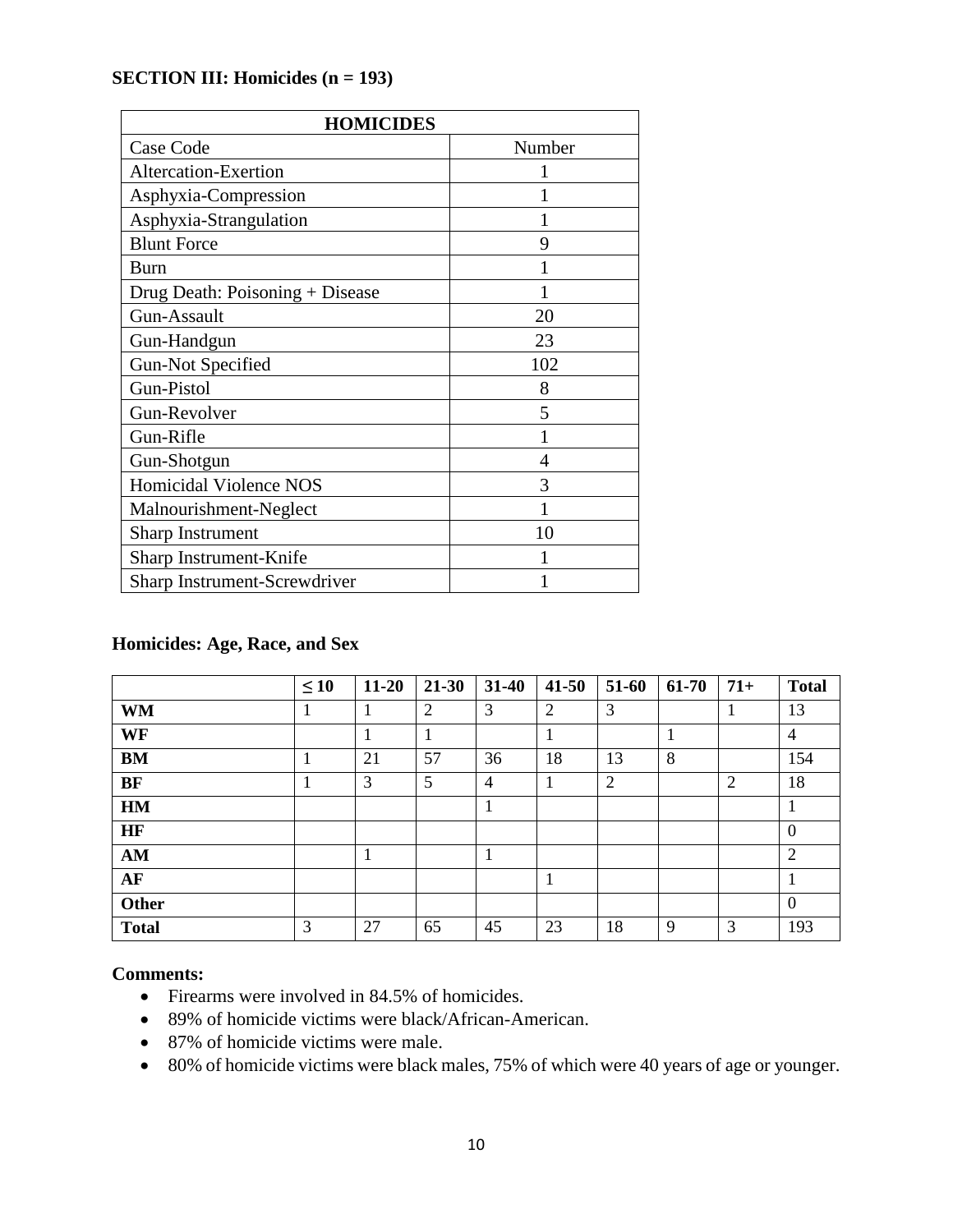## **SECTION IV: Suicides (n = 120)**

| <b>Suicides</b>                |                |  |  |  |  |  |
|--------------------------------|----------------|--|--|--|--|--|
| Case Code                      | Number         |  |  |  |  |  |
| Asphyxia                       | 1              |  |  |  |  |  |
| Asphyxia-Hanging               | 22             |  |  |  |  |  |
| Asphyxia-Suffocation           | 1              |  |  |  |  |  |
| Drug Death-Poisoning           | 8              |  |  |  |  |  |
| Drug Death-Poisoning + Disease | 2              |  |  |  |  |  |
| Fall-From Height               | 2              |  |  |  |  |  |
| Gun-Handgun                    | 28             |  |  |  |  |  |
| <b>Gun-Not Specified</b>       | $\overline{c}$ |  |  |  |  |  |
| Gun-Pistol                     | 22             |  |  |  |  |  |
| Gun-Revolver                   | 7              |  |  |  |  |  |
| Gun-Rifle                      | 5              |  |  |  |  |  |
| Gun-Shotgun                    | 6              |  |  |  |  |  |
| Jump before vehicle            | 2              |  |  |  |  |  |
| Jump from Height               | 7              |  |  |  |  |  |
| <b>MVA-Driver</b>              | $\overline{c}$ |  |  |  |  |  |
| Poisoning-CO with no fire      | 2              |  |  |  |  |  |
| Sharp Instrument-Knife         |                |  |  |  |  |  |

## **Suicides: Age, Race, and Sex**

|              | $\leq 10$      | $11 - 20$      | $21 - 30$      | $31 - 40$      | $41 - 50$      | 51-60          | $61-70$        | $71+$ | <b>Total</b>   |
|--------------|----------------|----------------|----------------|----------------|----------------|----------------|----------------|-------|----------------|
| <b>WM</b>    |                | $\overline{4}$ | 6              | 11             | 6              | 13             | 6              | 8     | 54             |
| WF           |                | T              | $\overline{2}$ | $\overline{2}$ |                | 7              | $\overline{2}$ |       | 15             |
| <b>BM</b>    |                | 5              | 14             | 3              | $\overline{2}$ | 5              | 4              | 1     | 34             |
| <b>BF</b>    |                |                |                |                |                | $\overline{2}$ |                |       | $\overline{4}$ |
| HM           |                | $\overline{2}$ | 2              |                |                |                |                |       | 6              |
| <b>HF</b>    |                |                |                |                |                |                |                |       | $\overline{0}$ |
| AM           |                |                |                |                |                |                |                |       |                |
| AF           |                | 1              |                |                |                |                |                | 1     | 3              |
| <b>Other</b> |                |                | $\overline{2}$ |                |                |                |                |       | 3              |
| <b>Total</b> | $\overline{0}$ | 13             | 26             | 19             | 12             | 28             | 12             | 10    | 120            |

- 58% of suicides involved firearms.
- Suicide by hanging or other asphyxia was the second most common method.
- 11% of suicides were in persons 20 years of age or younger.
- 58% of suicides involved white decedents. 32% involved black decedents.
- 80% of suicide victims were male.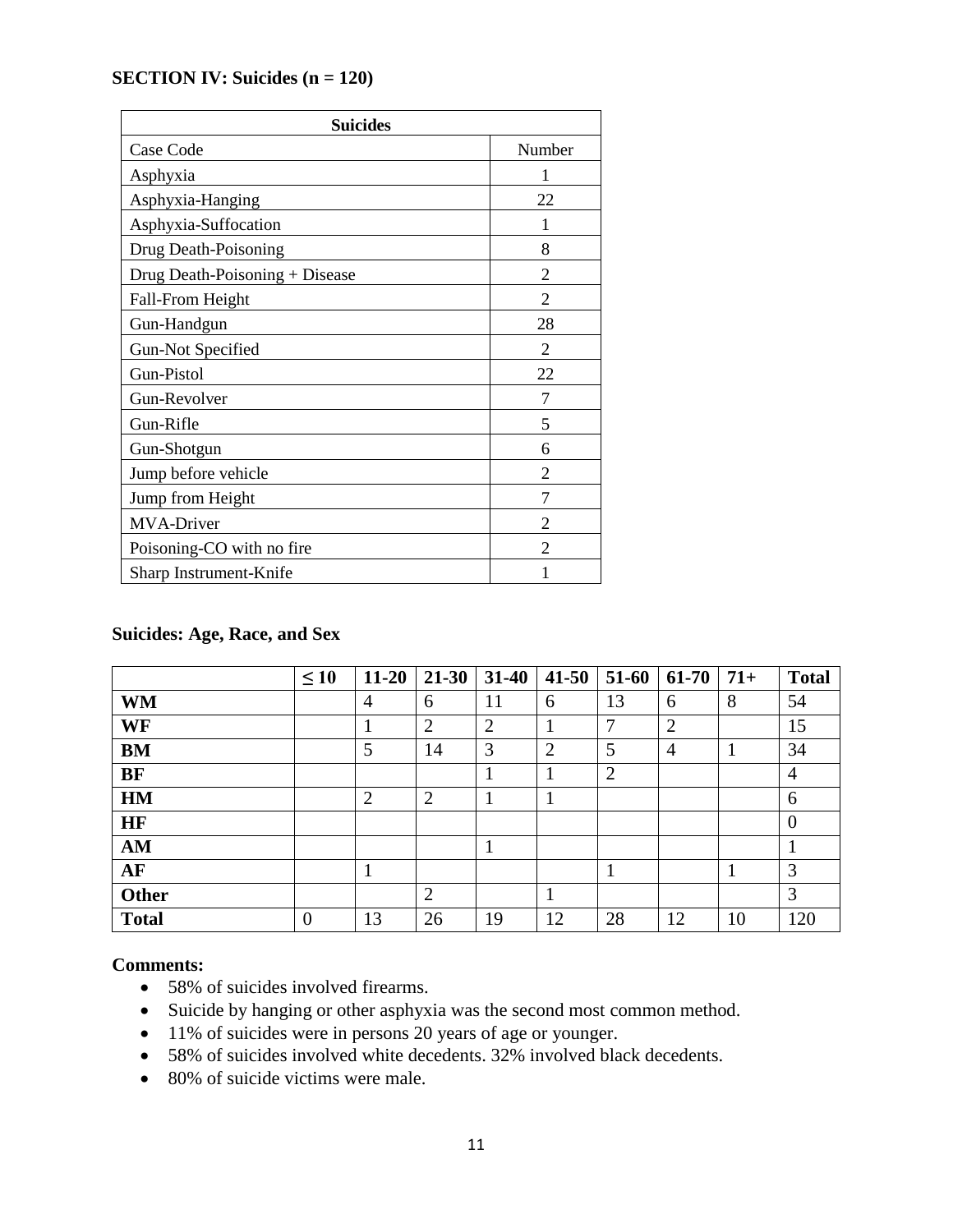# **SECTION V: Non-Vehicular Accidents (n = 378)**

| <b>Accidents (Non-Traffic)</b>  |                |  |  |  |  |  |  |
|---------------------------------|----------------|--|--|--|--|--|--|
| Case Code                       | Number         |  |  |  |  |  |  |
| Anaphylaxis                     | 1              |  |  |  |  |  |  |
| Asphyxia                        | 3              |  |  |  |  |  |  |
| Asphyxia-Café Coronary          | 3              |  |  |  |  |  |  |
| Asphyxia-Foreign body           | $\mathbf{1}$   |  |  |  |  |  |  |
| Asphyxia-Overlaying             | $\overline{c}$ |  |  |  |  |  |  |
| Asphyxia-Positional             | $\mathbf{1}$   |  |  |  |  |  |  |
| Asphyxia-Suffocation            | 6              |  |  |  |  |  |  |
| <b>Blunt Force</b>              | 5              |  |  |  |  |  |  |
| <b>Blunt Force-Sporting</b>     | $\mathbf{1}$   |  |  |  |  |  |  |
| Cardiac                         | 3              |  |  |  |  |  |  |
| Cardiac-ASCVD-IHD               | 3              |  |  |  |  |  |  |
| Cardiac-Hypertension            | $\overline{4}$ |  |  |  |  |  |  |
| Cardiac-Myocarditis             | 1              |  |  |  |  |  |  |
| Drowning-Lake                   | $\mathbf{1}$   |  |  |  |  |  |  |
| Drowning-Pond                   | $\mathbf{1}$   |  |  |  |  |  |  |
| Drowning-Pool/Spa               | $\overline{2}$ |  |  |  |  |  |  |
| Drowning-Tub                    | $\mathbf{1}$   |  |  |  |  |  |  |
| Drug Death-Adverse Effect       | 1              |  |  |  |  |  |  |
| Drug Death-Poisoning            | 156            |  |  |  |  |  |  |
| Drug Death: Poisoning + Disease | 47             |  |  |  |  |  |  |
| Drug Death: Poisoning + Injury  | 4              |  |  |  |  |  |  |
| Drug-Death-Chronic Abuse        | 8              |  |  |  |  |  |  |
| Envenomization-Spider           | 1              |  |  |  |  |  |  |
| Fall                            | $\overline{4}$ |  |  |  |  |  |  |
| Fall-Down Steps                 | 8              |  |  |  |  |  |  |
| Fall-From Height                | $\overline{7}$ |  |  |  |  |  |  |
| Fall-Standing Height            | 64             |  |  |  |  |  |  |
| Fire death                      | 18             |  |  |  |  |  |  |
| Fire death from explosion       | 1              |  |  |  |  |  |  |
| Hyperthermia-Exogenous          | 2              |  |  |  |  |  |  |
| Hypothermia-Exogenous           | 6              |  |  |  |  |  |  |
| Infection-Lung                  | 1              |  |  |  |  |  |  |
| Infection-Nervous System        | $\mathbf{1}$   |  |  |  |  |  |  |
| <b>MVA-ATV</b>                  | $\overline{2}$ |  |  |  |  |  |  |
| MVA-Bicyclist                   | $\mathbf{1}$   |  |  |  |  |  |  |
| Poisoning-Not Drug or CO        | $\overline{2}$ |  |  |  |  |  |  |
| <b>Renal Disease</b>            | $\mathbf{1}$   |  |  |  |  |  |  |
| Other                           | $\mathbf{1}$   |  |  |  |  |  |  |
| Thromboemboli                   | 1              |  |  |  |  |  |  |
| Train-Commercial                | $\overline{2}$ |  |  |  |  |  |  |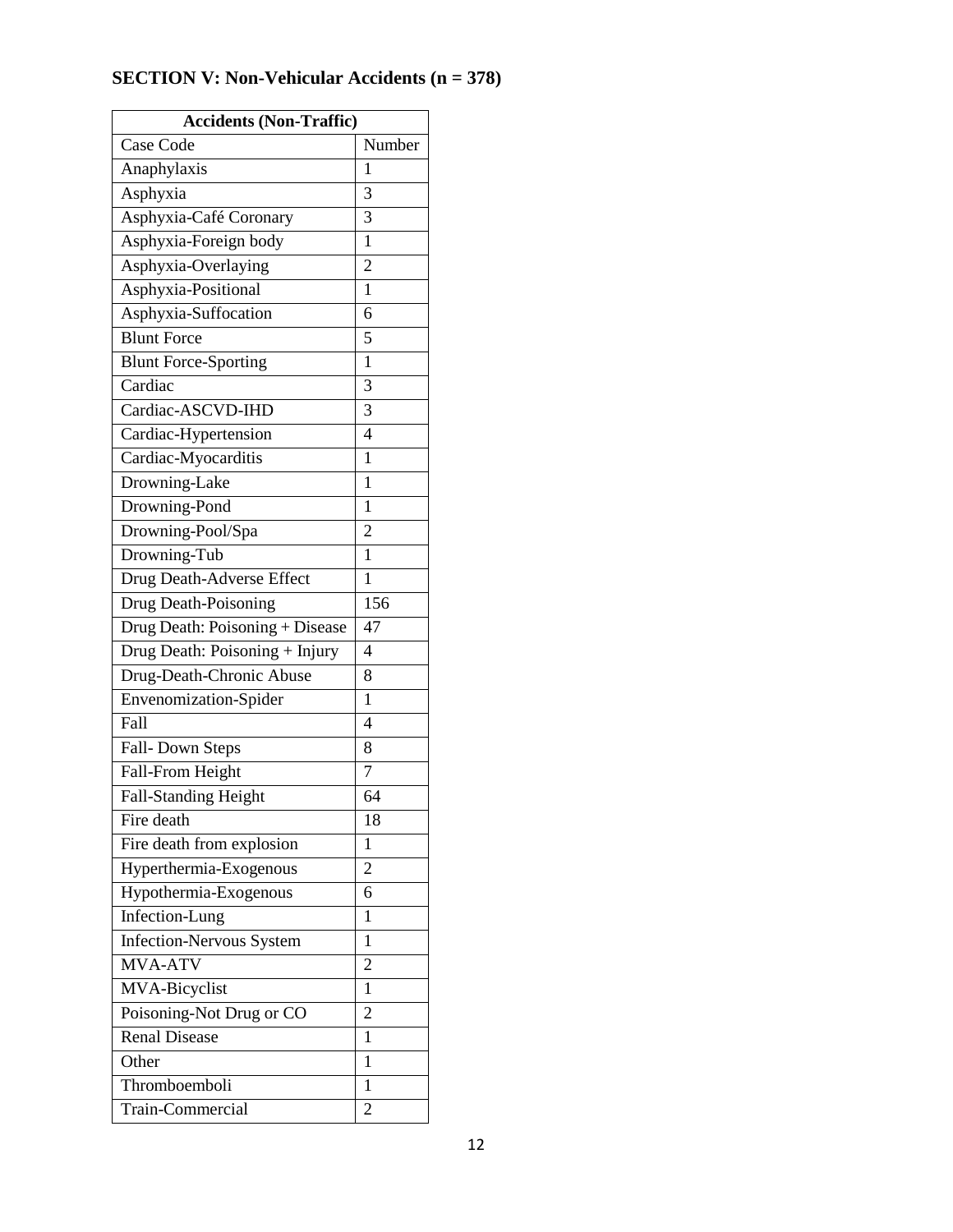|              | $\leq 10$ | $11 - 20$      | $21 - 30$      | $31 - 40$ | $41 - 50$ | 51-60          | 61-70 | $71+$          | <b>Total</b>   |
|--------------|-----------|----------------|----------------|-----------|-----------|----------------|-------|----------------|----------------|
| <b>WM</b>    |           | 4              | 23             | 27        | 20        | 21             | 9     | 20             | 125            |
| WF           | 1         |                | $\overline{4}$ | 9         | 8         | 11             | 6     | 34             | 73             |
| <b>BM</b>    | 9         | $\overline{2}$ | 10             | 9         | 19        | 33             | 25    | 10             | 117            |
| <b>BF</b>    | 6         |                | 5              | 5         | 12        | 13             | 5     | 4              | 50             |
| HM           | 1         |                |                |           |           | $\overline{2}$ |       | $\overline{2}$ | $\overline{7}$ |
| <b>HF</b>    |           |                |                |           |           |                |       |                | $\overline{0}$ |
| AM           |           |                | 1              |           |           |                |       |                | 3              |
| AF           |           |                |                |           |           |                |       |                | 1              |
| <b>Other</b> |           |                |                |           |           |                |       | 2              | 2              |
| <b>Total</b> | 18        | 6              | 44             | 51        | 59        | 81             | 45    | 74             | 378            |

## **Non-Vehicular Accidents: Age, Race, and Sex**

- The most common cause of accidental deaths was due to drugs and poisons which accounted for 57% of accidental deaths. Many of these deaths are due to overdose/poisoning with heroin and/or other opiates.
- Falls from a standing height, usually among elderly persons was the second most common cause of accidental death (17%)/
- 20% of accidental deaths were among persons 71 years of age or older.
- In general, the number of accidental deaths rose with age. The rate is higher in males than in females.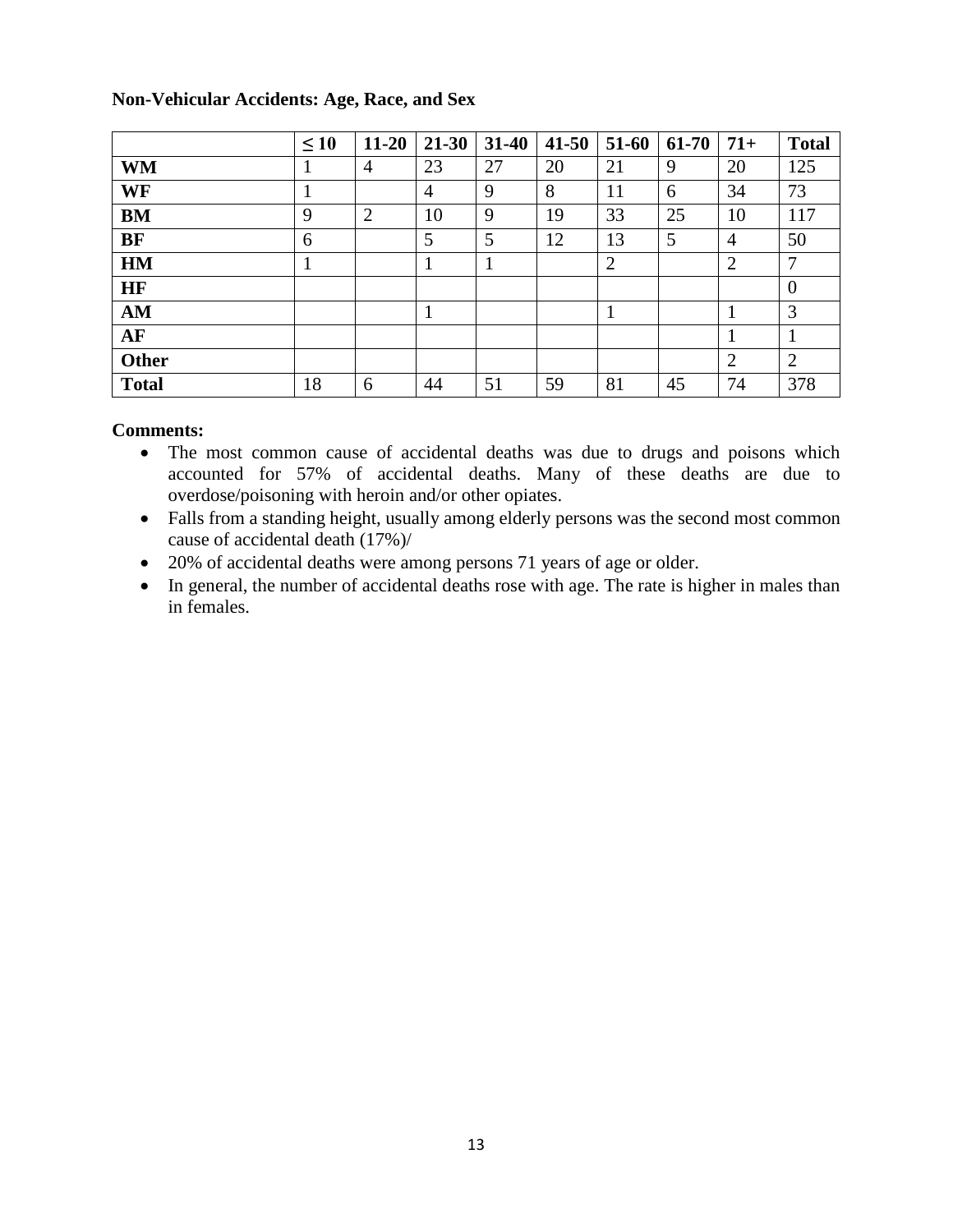## **SECTION VI: Motor Vehicle Accidents (n = 137)**

| <b>Accidents (Traffic)</b> |                |  |  |  |  |  |  |
|----------------------------|----------------|--|--|--|--|--|--|
| Case Code                  | Number         |  |  |  |  |  |  |
| Null                       | 1              |  |  |  |  |  |  |
| Asphyxia-Blunt             | 1              |  |  |  |  |  |  |
| <b>Blunt Force</b>         | 6              |  |  |  |  |  |  |
| <b>Blunt Force-Chop</b>    | 1              |  |  |  |  |  |  |
| Gun-Shotgun                | $\overline{2}$ |  |  |  |  |  |  |
| Homicidal Violence NOS     | $\overline{2}$ |  |  |  |  |  |  |
| <b>MVA-Driver</b>          | 53             |  |  |  |  |  |  |
| MVA-Driver-Train           | 1              |  |  |  |  |  |  |
| MVA-Motorcyclist           | 14             |  |  |  |  |  |  |
| MVA-Occupant               | 13             |  |  |  |  |  |  |
| MVA-Off-Road               | 2              |  |  |  |  |  |  |
| MVA-Pedestrian             | 38             |  |  |  |  |  |  |
| <b>Sharp Instrument</b>    | 1              |  |  |  |  |  |  |
| Thromboemboli              | 1              |  |  |  |  |  |  |
| Train-Commercial           |                |  |  |  |  |  |  |

## **Motor Vehicle Accidents: Age, Race, and Sex**

|              | $\leq 10$      | $11 - 20$ | 21-30          | $31 - 40$      | $41 - 50$ | 51-60          | 61-70 | $71+$          | <b>Total</b>   |
|--------------|----------------|-----------|----------------|----------------|-----------|----------------|-------|----------------|----------------|
| <b>WM</b>    |                |           | 9              | $\overline{2}$ | 6         | 7              | 5     |                | 31             |
| WF           |                | 3         | T              |                |           |                | 3     | $\overline{2}$ | 10             |
| <b>BM</b>    | $\overline{2}$ | 12        | 14             | 16             | 12        | 8              | 5     |                | 70             |
| <b>BF</b>    | $\overline{2}$ | 3         | 5              | $\overline{2}$ | $\bf{I}$  | $\overline{2}$ | 1     | $\overline{2}$ | 18             |
| HM           |                |           | $\overline{2}$ |                |           |                |       |                | 3              |
| <b>HF</b>    |                |           |                |                |           |                |       |                | $\overline{0}$ |
| AM           |                |           | $\overline{2}$ |                |           |                |       |                | 3              |
| AF           |                |           |                |                |           |                | 1     |                |                |
| <b>Other</b> |                |           |                |                |           |                |       |                |                |
| <b>Total</b> | $\overline{4}$ | 19        | 33             | 22             | 19        | 18             | 16    | 6              | 137            |

- Cases classified as null, gun-shotgun, and homicidal violence likely represent cases which have incorrectly applied case codes.
- Drivers were the most common type of traffic fatality, followed by pedestrians.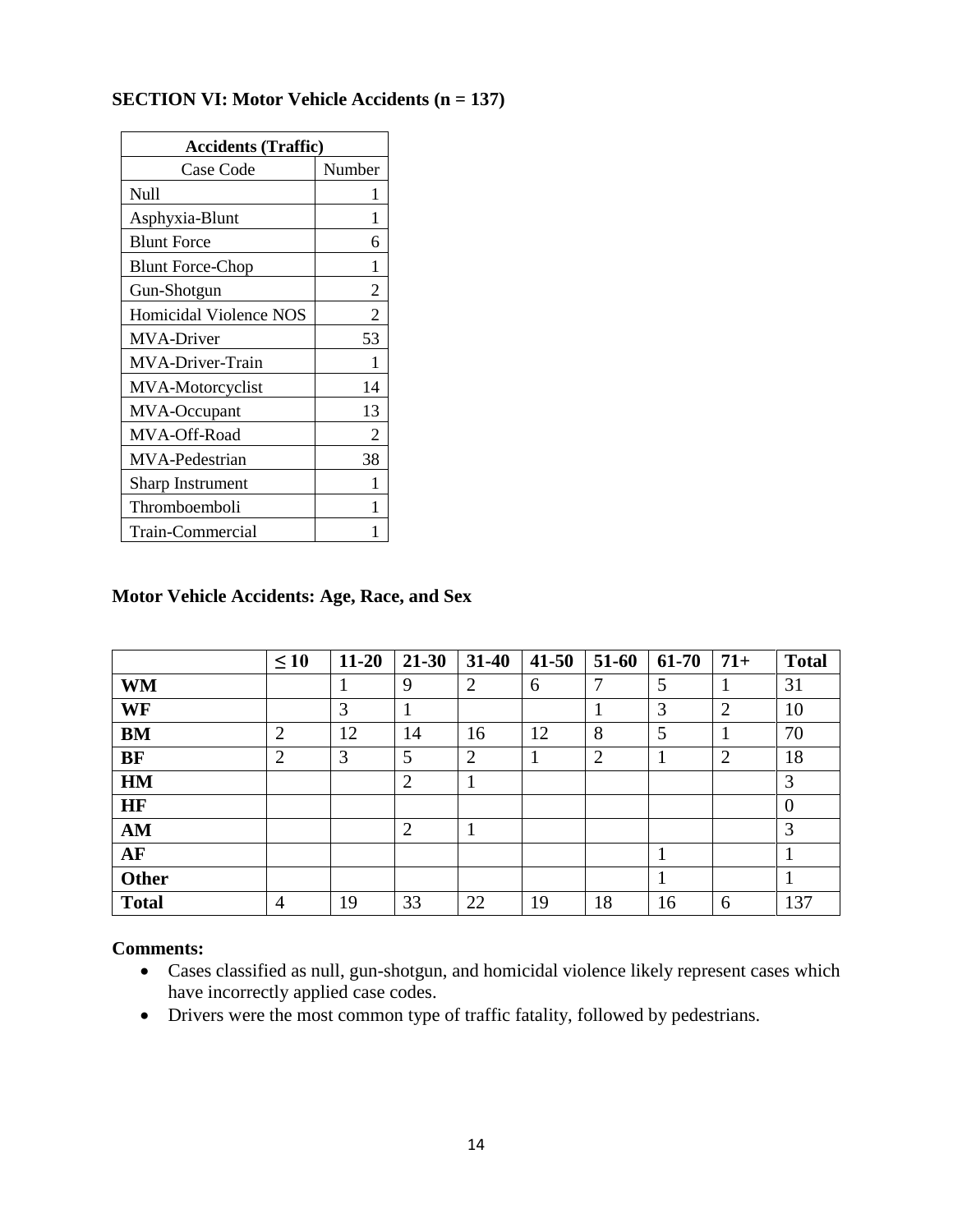## **SECTION VII: Undetermined Manner of Death (n = 47)**

| <b>Undetermined</b>         |                |
|-----------------------------|----------------|
| Case Code                   | Number         |
| Cardiac-Hypertension        | ı              |
| Drowning-Pool/Spa           | 1              |
| Drug Death-Poisoning        | $\overline{2}$ |
| Fall-From Height            | 1              |
| <b>Fall-Standing Height</b> | 1              |
| Fracture-Pathologic         | 1              |
| Gun-Assault                 | 1              |
| <b>Gun-Not Specified</b>    | 3              |
| Hypothermia-Exogenous       | $\overline{c}$ |
| Malnourishment-Neglect      | 1              |
| <b>Multisystem Disease</b>  | 1              |
| MVA-Motorcyclist/Driver     | 1              |
| MVA-Pedestrian              | 1              |
| <b>NULL</b>                 | 7              |
| Poisoning-CO with no fire   | 1              |
| SIDSOID-Both                | 1              |
| SIDSOID-Classic             | $\overline{c}$ |
| SIDSOID-Not SIDS            | 1              |
| SIDSOID-Stressor            | 5              |
| Undetermined                | 13             |

## **Undetermined Manner of Death: Age, Race, and Sex**

|              | $\leq 10$ | $11 - 20$ | 21-30          | $31 - 40$      | $41 - 50$ | 51-60 | 61-70 | $71+$          | $\cdot$        | <b>Total</b>   |
|--------------|-----------|-----------|----------------|----------------|-----------|-------|-------|----------------|----------------|----------------|
| <b>WM</b>    |           |           | 2              | $\overline{2}$ |           |       |       |                |                | 9              |
| WF           |           |           |                |                |           |       |       | $\overline{2}$ |                | 6              |
| <b>BM</b>    | 8         | 3         | $\overline{2}$ |                | 3         |       | 3     |                |                | 20             |
| <b>BF</b>    | 5         |           |                |                |           |       |       | 3              |                | 10             |
| HM           |           |           |                |                |           |       |       |                |                | $\mathbf{0}$   |
| HF           |           |           |                |                |           |       |       |                |                | $\overline{0}$ |
| AM           |           |           |                |                |           |       |       |                |                | $\overline{0}$ |
| AF           |           |           |                |                |           |       |       |                |                | $\overline{0}$ |
| Other        |           |           |                |                |           |       |       |                | $\overline{2}$ | $\overline{2}$ |
| <b>Total</b> | 15        | 4         | 5              | $\overline{2}$ | 5         |       | 6     | 5              | 4              | 47             |

- 19% of deaths with undetermined manner are sudden unexplained deaths among infants.
- 28% of deaths with undetermined manner are classified that way because a cause of death could not be determined, such as in cases with decomposed or skeletal remains.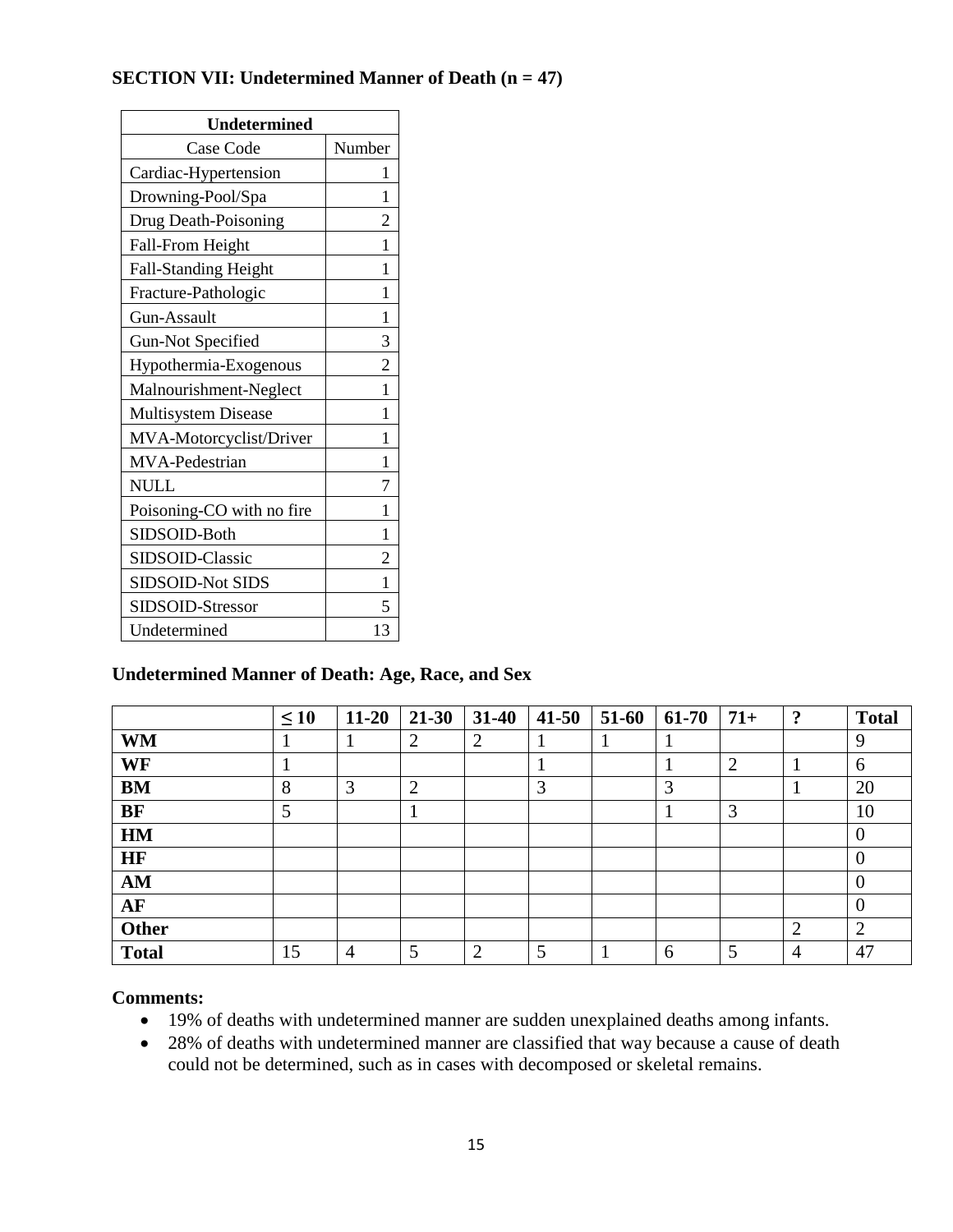- SIDSOID deaths are sudden, unexplained infant deaths. "Stressor" means that there was possibly some contributing external factor such as bed sharing. "Classic" means that there were no possible contributory causes identified. "Not SIDS" means that a cause was not clearly identified, but the circumstances were inconsistent with "sudden infant death syndrome. "Both" indicates that there was a stressor and some evidence of a disease condition, but one that would not normally be fatal.
- The number of SIDSOID deaths has decreased in the last few years, and the number of asphyxia deaths in infants has increased, likely due to the classification of some of these infant deaths as accidental when there is evidence of overlay, suffocation, etc.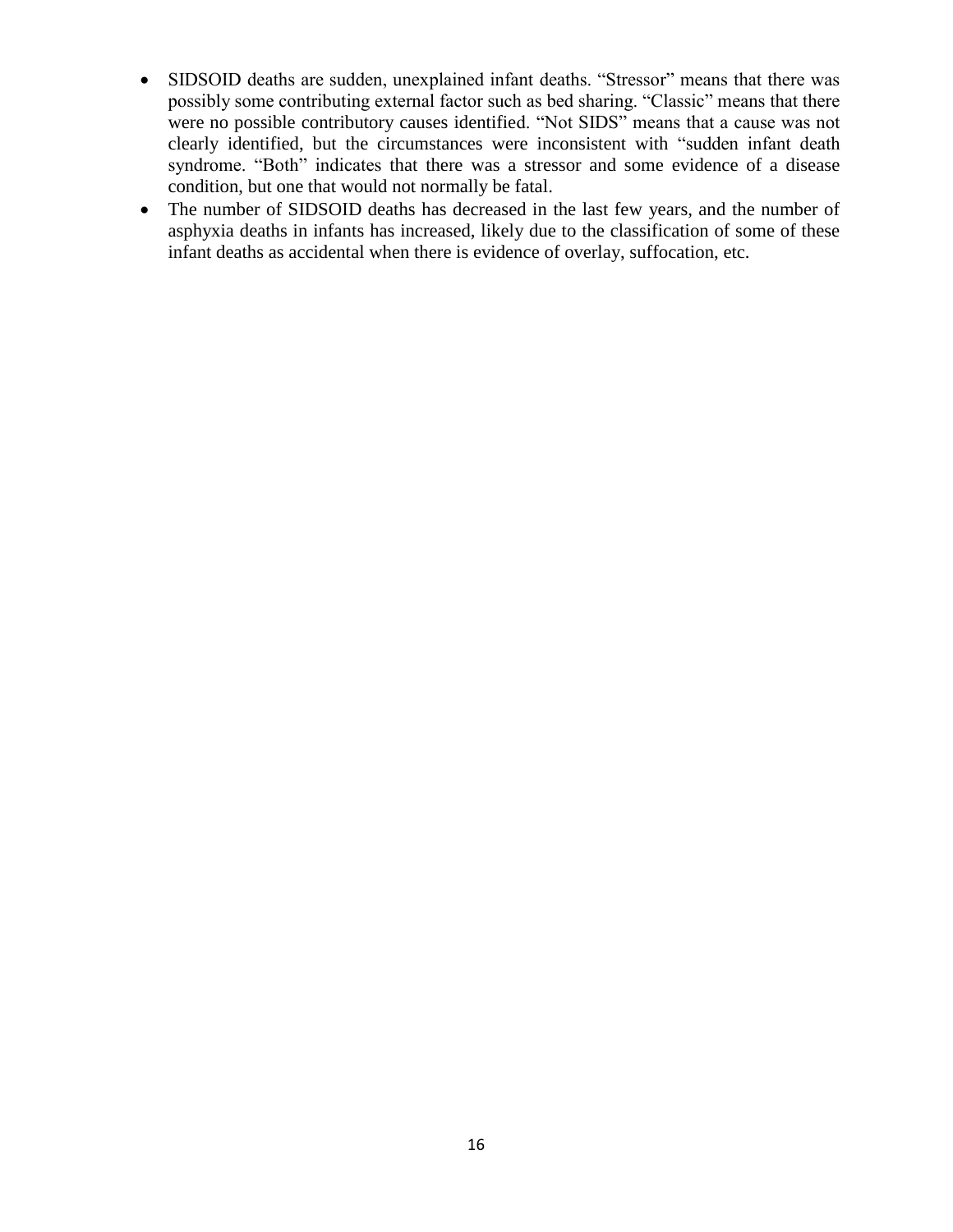| <b>SECTION VIII: Deaths due to Natural Causes (n = 818)</b> |  |
|-------------------------------------------------------------|--|
|-------------------------------------------------------------|--|

| <b>Natural Causes</b>             |                |  |  |  |  |
|-----------------------------------|----------------|--|--|--|--|
| <b>Case Code</b>                  | Number         |  |  |  |  |
| Aneurysm Rupture                  | 3              |  |  |  |  |
| <b>Aorta Dissection</b>           | $\overline{5}$ |  |  |  |  |
| Autoimmune Disease                | $\overline{2}$ |  |  |  |  |
| Cardiac                           | 40             |  |  |  |  |
| Cardiac-Anomaly                   | $\overline{2}$ |  |  |  |  |
| Cardiac-ASCVD-IHD                 | 166            |  |  |  |  |
| Cardiac-Cardiomyopathy            | 5              |  |  |  |  |
| Cardiac-Endocarditis              | 3              |  |  |  |  |
| Cardiac-Hypertension              | 282            |  |  |  |  |
| Cardiac-Myocarditis               | 5              |  |  |  |  |
| Cardiac-Valvular                  | $\overline{3}$ |  |  |  |  |
| Dementia-Alzheimer's              | $\mathbf{1}$   |  |  |  |  |
| Dementia-NOS                      | $\overline{4}$ |  |  |  |  |
| <b>Diabetes</b>                   | 14             |  |  |  |  |
| Diabetes-Ketoacidosis             | 15             |  |  |  |  |
| Diabetes-NIDDM                    | 1              |  |  |  |  |
| Drug Death: Poisoning             | 3              |  |  |  |  |
| Drug Death: Poisoning + Disease   | $\overline{c}$ |  |  |  |  |
| Drug Death: Poisoning + Injury    | $\mathbf{1}$   |  |  |  |  |
| Drug-Death-Chronic Abuse          | 45             |  |  |  |  |
| <b>GI</b> Tract Disease           | 12             |  |  |  |  |
| Hematologic Disorder              | $\overline{c}$ |  |  |  |  |
| <b>Hepatobiliary Disease</b>      | 3              |  |  |  |  |
| Heritable-Genetic-Congenital      | $\overline{2}$ |  |  |  |  |
| Hypertension                      | $\mathbf{1}$   |  |  |  |  |
| Infection                         | $\mathbf{1}$   |  |  |  |  |
| Infection-Genitourinary           | 3              |  |  |  |  |
| Infection-HIV-AIDS                | 3              |  |  |  |  |
| Infection-Lung                    | 20             |  |  |  |  |
| <b>Infection-Nervous System</b>   | $\overline{c}$ |  |  |  |  |
| <b>Multisystem Disease</b>        | $\mathbf{1}$   |  |  |  |  |
| Null                              | $\mathbf{1}$   |  |  |  |  |
| Neoplasm                          | 29             |  |  |  |  |
| Nervous System                    | $\overline{4}$ |  |  |  |  |
| Nervous System- Stroke            | 3              |  |  |  |  |
| Nervous System-Hemorrhage         | $\overline{4}$ |  |  |  |  |
| Nervous<br>System:<br>Hemorrhage- | 6              |  |  |  |  |
| Hypertension                      |                |  |  |  |  |
| Nonspecific Natural               | 38             |  |  |  |  |
| Obesity                           | $\overline{2}$ |  |  |  |  |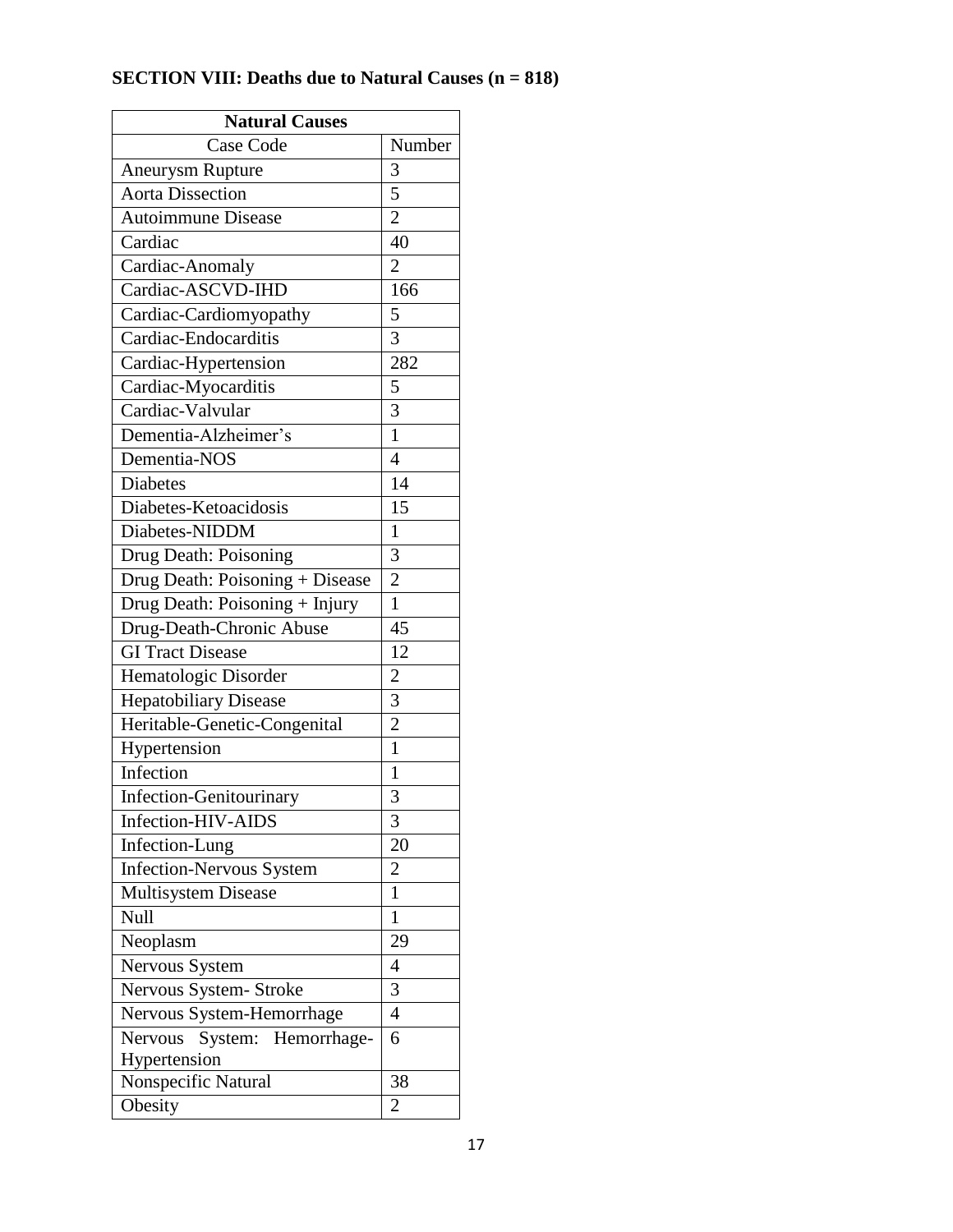| Pancreatitis                  | 1              |
|-------------------------------|----------------|
| Pregnancy-Complication        | 1              |
| Prematurity                   | 1              |
| Pulmonary                     | 11             |
| Pulmonary-Asthma              | $\overline{2}$ |
| Pulmonary-COPD                | 16             |
| <b>Renal Disease</b>          | 8              |
| Sarcoidosis                   | $\overline{2}$ |
| Seizure Disorder              | 3              |
| Seizure Disorder-Idiopathic   | 7              |
| Seizure Disorder-Withdrawal   | 1              |
| SIDSOID-Disease               | 1              |
| <b>Skeletal Disorder</b>      | 1              |
| stroke                        | 1              |
| Thromboemboli                 | 18             |
| <b>Treatment Complication</b> | 3              |
| Undetermined                  | $\overline{2}$ |

- 512 (62%) of natural deaths were due to heart disease. 282 (55%) of these were attributed to hypertension.
- The majority of deaths investigated by the Fulton County Medical Examiner's Center are sudden natural deaths.
- Natural deaths outnumber homicides, suicides, and accidental deaths combined.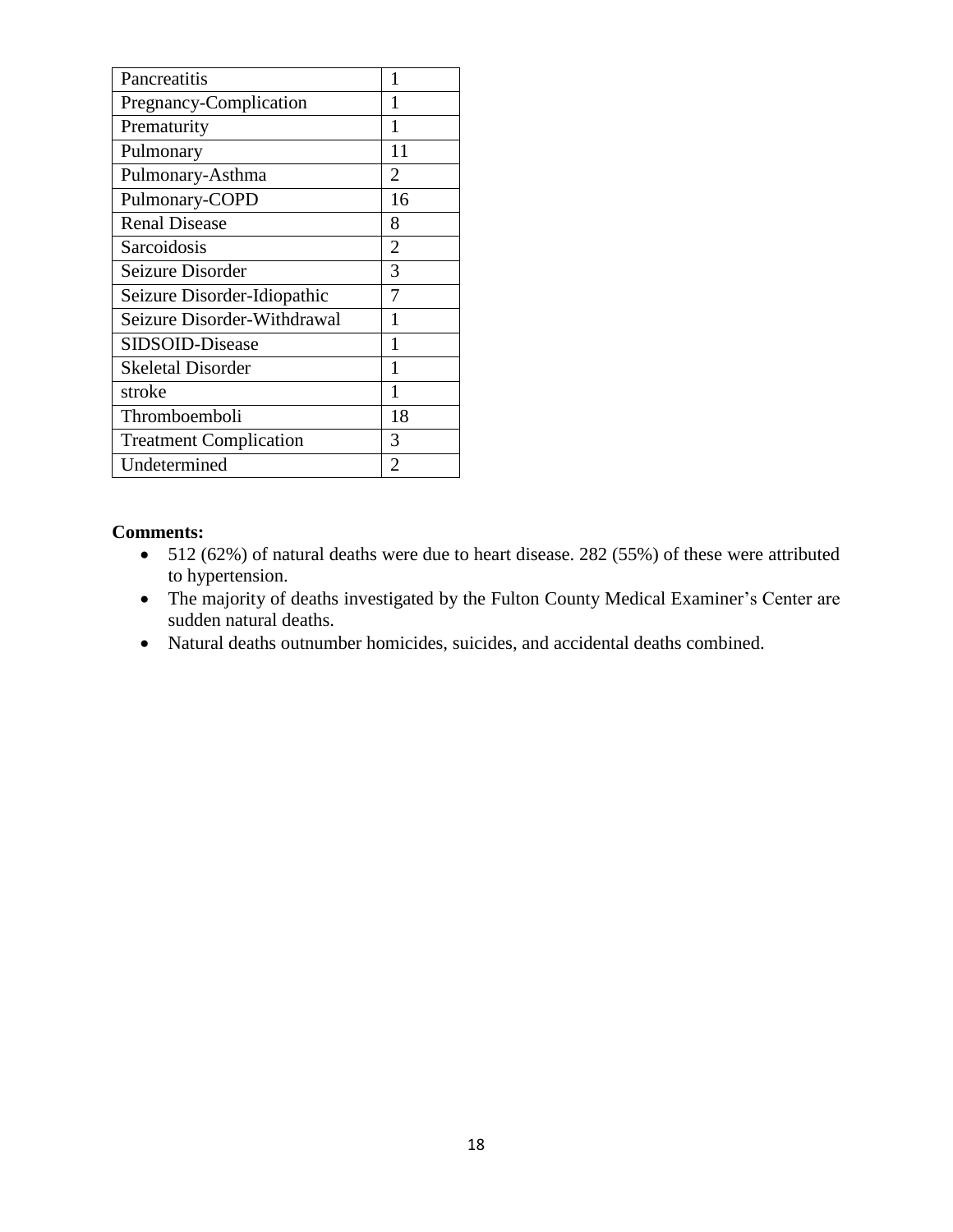## **SECTION IX: Graphic Depictions of Case Load and Case Type**



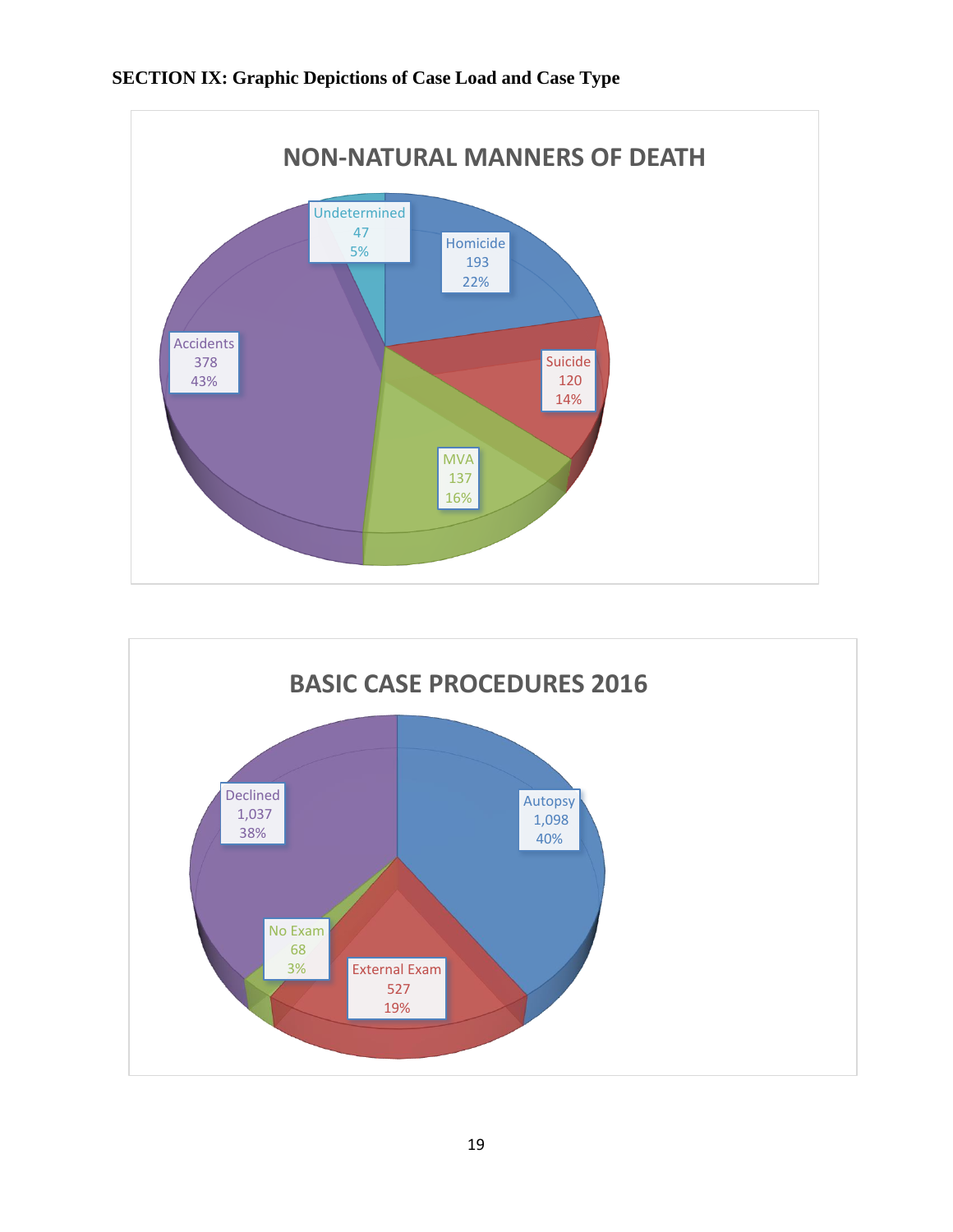## **SECTION X: Special Topics**

## **Deaths of Children Age 1 through 17 years:**

|                    | $\leq 10$ years | Cause                          | $11 - 17$      | Cause                        |
|--------------------|-----------------|--------------------------------|----------------|------------------------------|
|                    | old             |                                | years old      |                              |
| Homicide           | $\overline{2}$  | Blunt Force (2)                | 16             | Gun $(15)$                   |
|                    |                 |                                |                | Sharp Instrument (1)         |
| Suicide            | $\overline{0}$  | N/A                            | 9              | Hanging $(1)$                |
|                    |                 |                                |                | Gun(7)                       |
|                    |                 |                                |                | Drug Death-Poisoning (1)     |
| Accident           | 5               | Asphyxia (1)                   | $\overline{2}$ | Hyperthermia (1)             |
|                    |                 | Drowning (2)                   |                | Drowning $(1)$               |
|                    |                 | Fire $(1)$                     |                |                              |
|                    |                 | Drug Death-Poisoning (1)       |                |                              |
| <b>MV</b> Accident | $\overline{4}$  | Passenger (3)                  | 14             | Passenger $(5)$              |
|                    |                 | Pedestrian (1)                 |                | Pedestrian (2)               |
|                    |                 |                                |                | Gun(1)                       |
|                    |                 |                                |                | Sharp Instrument (1)         |
|                    |                 |                                |                | Driver $(5)$                 |
| Natural            | 5               | SIDSOID-Disease (1)            | $\overline{3}$ | Idiopathic Seizure Disorder- |
|                    |                 |                                |                | (1)                          |
|                    |                 | Heritable-Genetic-             |                | Infection-Lung (1)           |
|                    |                 | Congenital (1)                 |                |                              |
|                    |                 | Cardiac-Myocarditis (1)        |                | Cardiac (1)                  |
|                    |                 | <b>Infection-Genitourinary</b> |                |                              |
|                    |                 | (1)                            |                |                              |
|                    |                 | Nervous System (1)             |                |                              |
| Undetermined       | $\overline{2}$  | SIDSOID-Not SIDS (1)           | $\overline{2}$ | Gun(2)                       |
|                    |                 | Drug Death-Poisoning (1)       |                |                              |
| Total              | 18              |                                | 46             | 64                           |

- Fulton County's Georgia Child Fatality Review Committee (CFR) is chaired by the Fulton County District Attorney's Office and conducts monthly reviews of decedents aged 17 and younger.
- The FCME participates in the committee by:
	- o Hosting the monthly meeting.
	- o Co-facilitating the meeting by presenting autopsy reports and photographs of decedents whose cases are reviewed by the panel.
	- o Helping to enter decedent information into on-line database of the National Center for Fatality Review and Prevention.
- The FCME also participates in the state of Georgia's Child Fatality Review Panel which reviews county CFR cases which qualify for inclusion into the Sudden Death in the Young Registry conducted by the Centers of Disease Control and Prevention.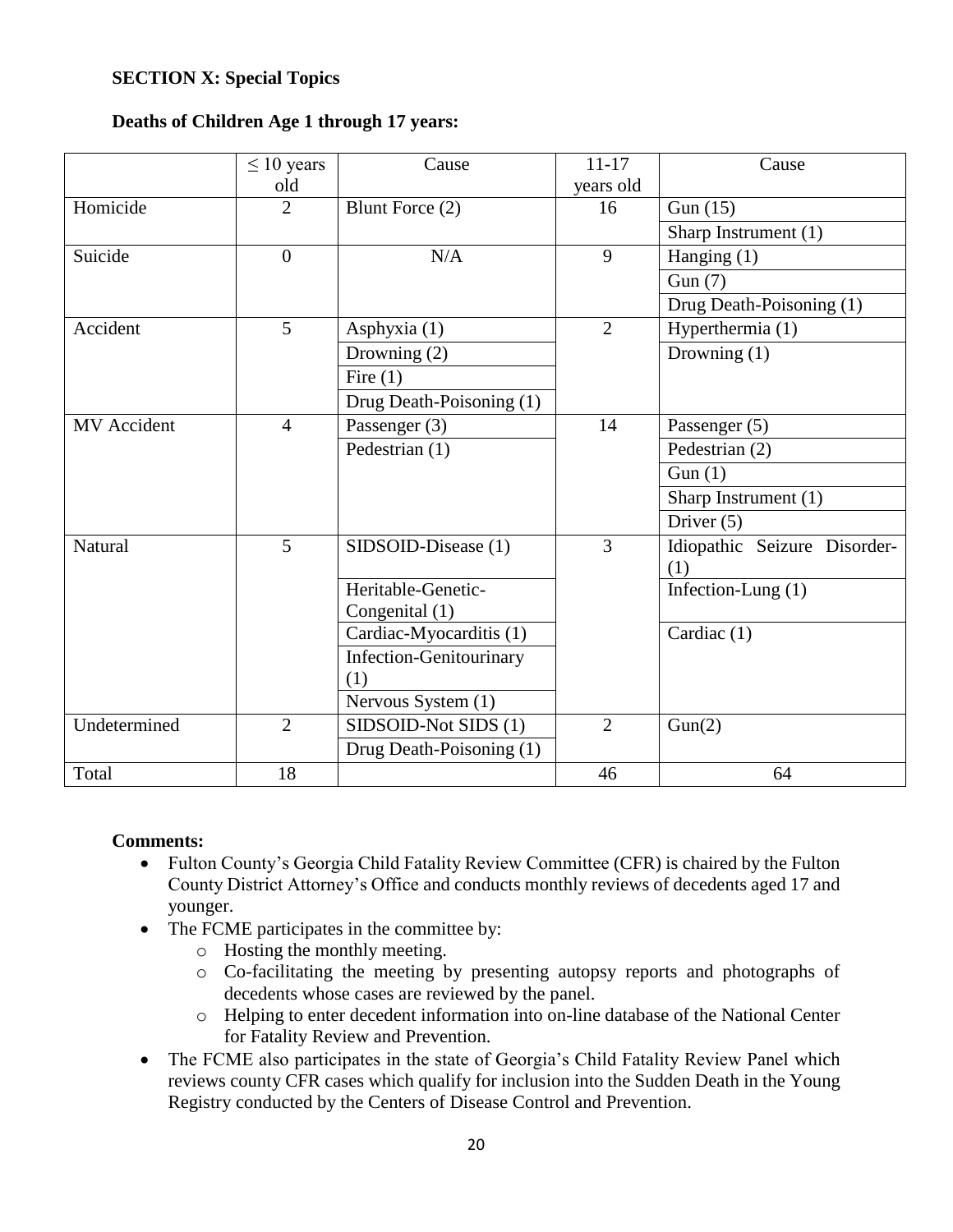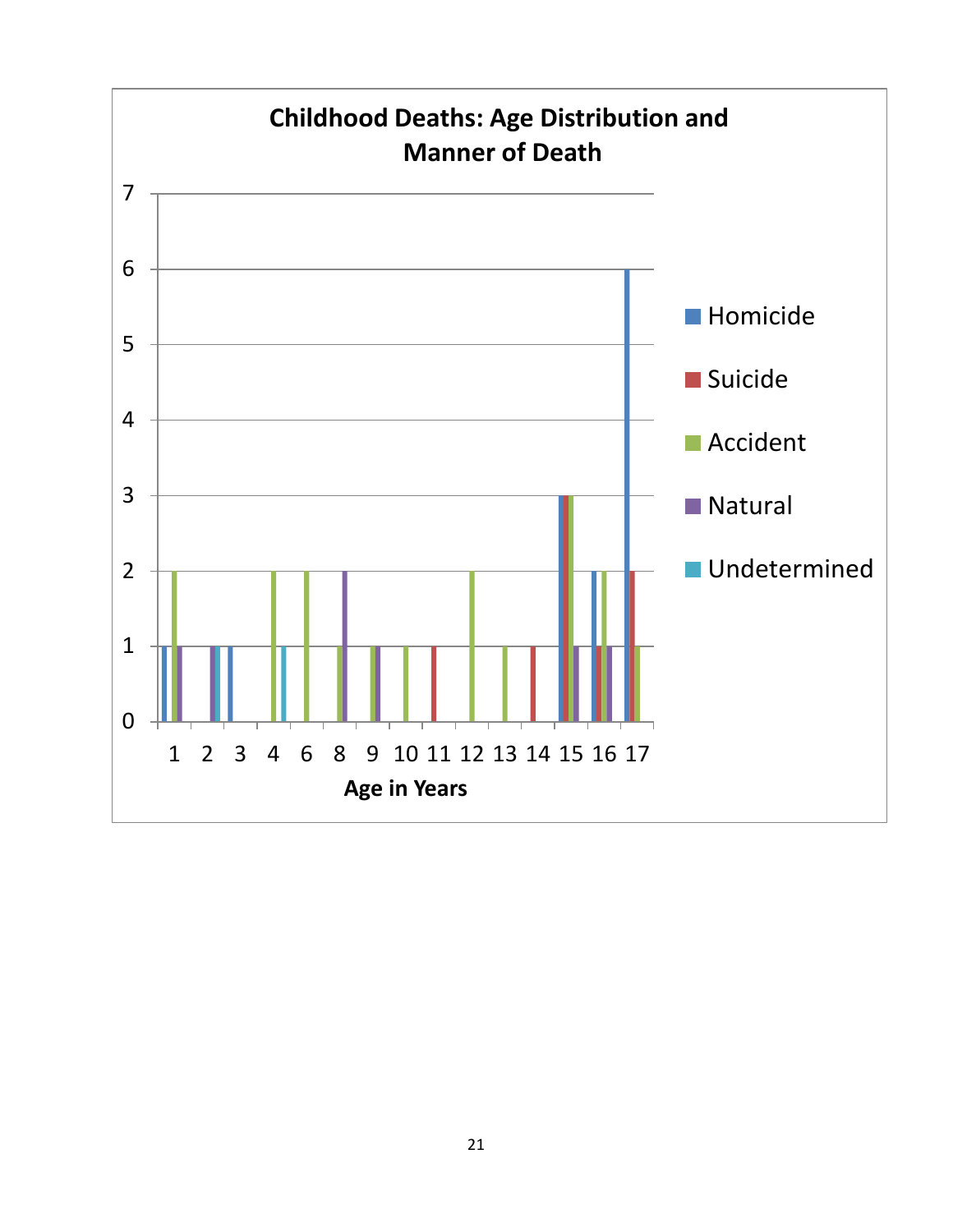![](_page_21_Figure_0.jpeg)

## **Comment:**

• In 2016, there were no deaths reported to the FCME of children ages 11 months or 12 months.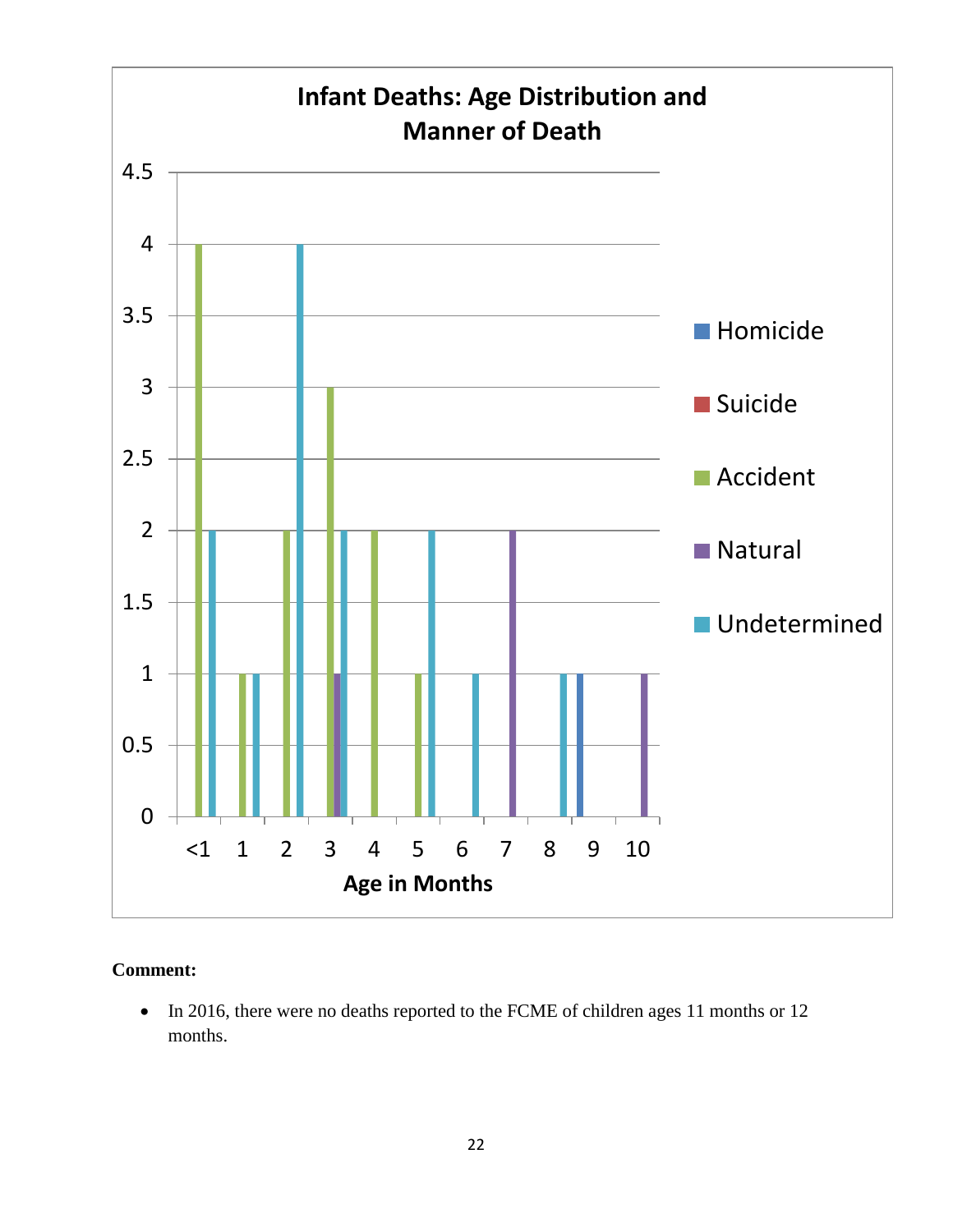## **Drugs Identified in 2016 FCME Death Investigations**

|                                               | <b>Number of</b> |
|-----------------------------------------------|------------------|
| Drug                                          | <b>Cases</b>     |
| Opiates including heroin, fentanyl/analogues, |                  |
| and other opioids                             | 200              |
| Cocaine/Cocaethylene                          | 128              |
| Benzodiazepines including alprazolam, and     |                  |
| diazepam                                      | 40               |
| Amphetamine/Methamphetamine and               |                  |
| analogues                                     | 42               |
| Ethanol                                       | 42               |
| Other drugs including antidepressants         | 21               |

- Of the drug related deaths, opiates including heroin and fentanyl, are implicated in 42% of cases.
- The majority of drug deaths involve two or more substances.
- Drug deaths result not only from use of illicit substances, but from prescription and over the counter drugs as well.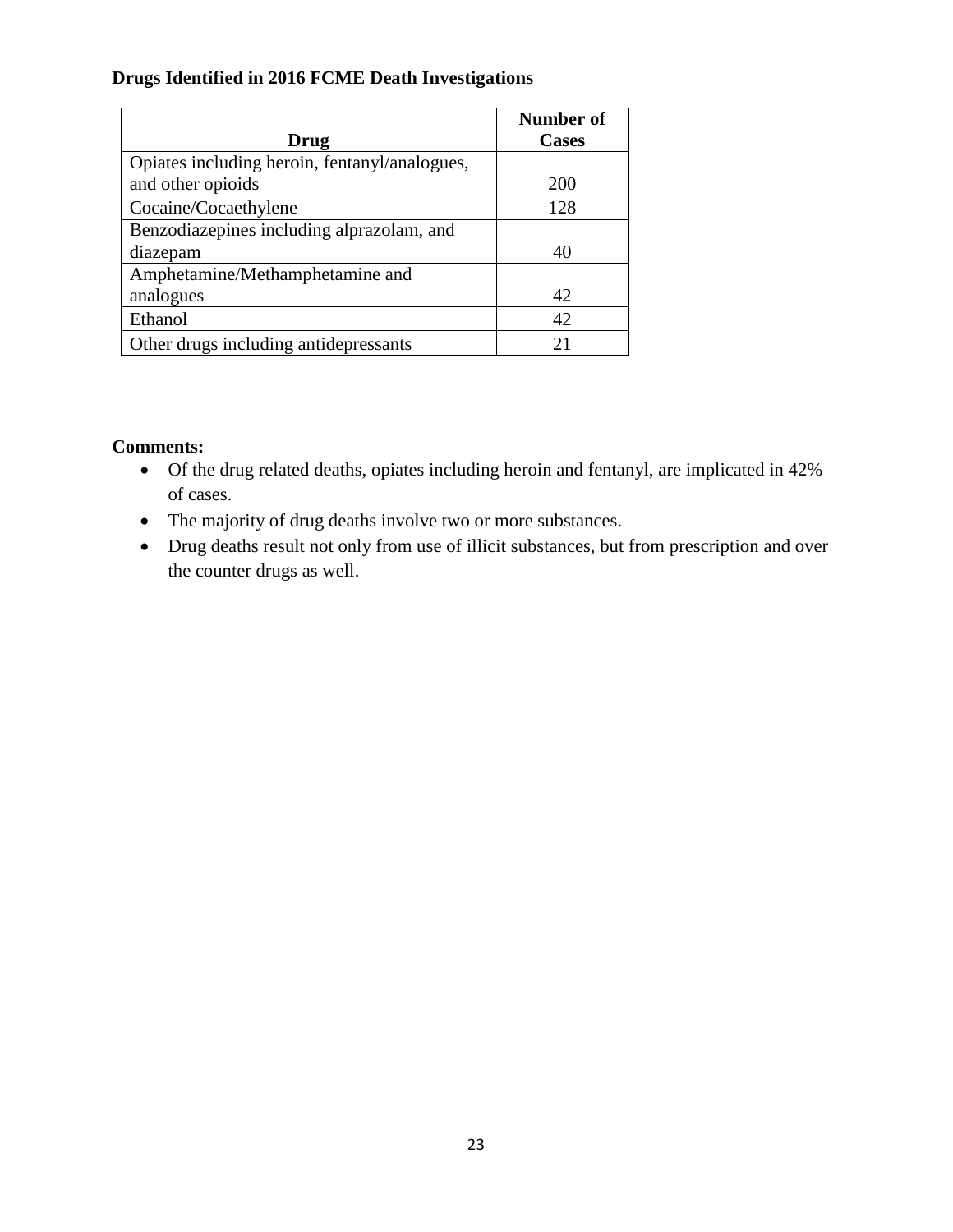## **Deaths among the Elderly**

- Of the 1693 deaths certified by the medical examiner in 2016 466 (28%) were persons 66 years of age or older.
- 92 deaths were accidental (primarily falls).
- 8 deaths were homicides.
- 11 deaths were suicides.
- 14 deaths were traffic fatalities.
- 6 deaths were of undetermined manner.
- The most common manner of death was natural (335 cases) accounting for 72% of deaths in people 66 years of age or older.

## **Deaths among the Homeless**

- There were 41 deaths among persons reported to be homeless for which jurisdiction was accepted.
- 14 deaths were due to natural causes.
- 17 deaths were due to non-vehicular accidents.
	- o 1 was due to a structure fire.
	- o 10 deaths involved alcohol and/or drugs.
	- o 6 deaths involved cold exposure (hypothermia).
- 1 death was a traffic fatality.
- 1 death involved a commercial train.
- 4 deaths were homicides.
- 2 deaths were suicides.
- The manner of death was classified as undetermined in 2 cases.
- Ages ranged from 26 to 81 years with an average of 52 years.
- $\bullet$  35 (85%) were men and 32 (78%) were black.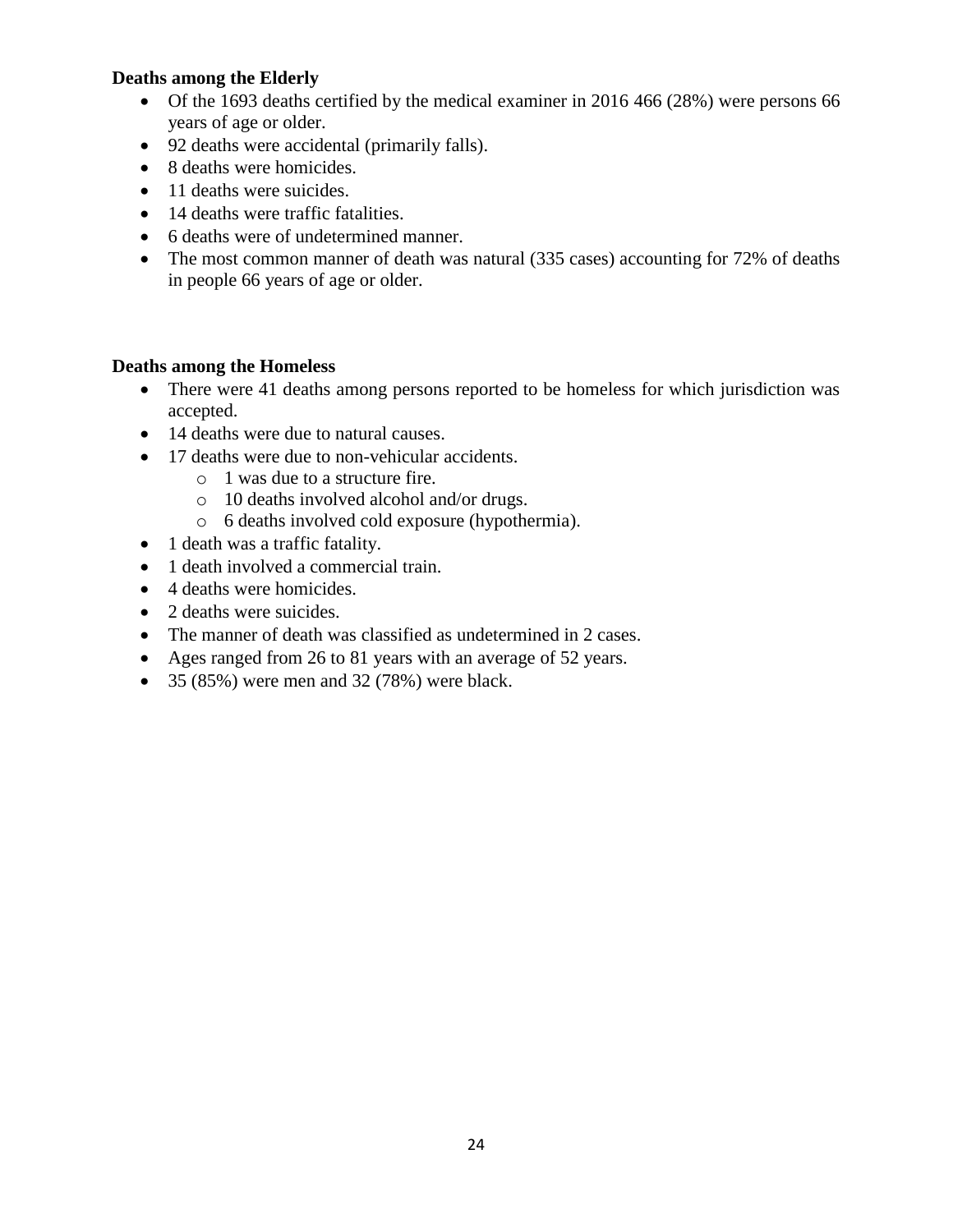| Year | <b>Homicides</b> | <b>Suicides</b> | <b>Traffic</b>    | <b>Other</b>     |
|------|------------------|-----------------|-------------------|------------------|
|      |                  |                 | <b>Fatalities</b> | <b>Accidents</b> |
| 2000 | 172              | 76              | 143               | 192              |
| 2001 | 171              | 87              | 125               | 265              |
| 2002 | 203              | 83              | 125               | 265              |
| 2003 | 181              | 79              | 113               | 276              |
| 2004 | 159              | 90              | 137               | 240              |
| 2005 | 145              | 78              | 130               | 262              |
| 2006 | 149              | 77              | 132               | 245              |
| 2007 | 182              | 86              | 121               | 275              |
| 2008 | 156              | 84              | 119               | 255              |
| 2009 | 129              | 86              | 111               | 233              |
| 2010 | 146              | 101             | 80                | 266              |
| 2011 | 126              | 98              | 76                | 239              |
| 2012 | 135              | 102             | 89                | 234              |
| 2013 | 141              | 119             | 102               | 268              |
| 2014 | 154              | 106             | 101               | 332              |
| 2015 | 157              | 115             | 105               | 337              |
| 2016 | 193              | 120             | 137               | 378              |

## **Comparison with the past: Manners of Death 2000-2016**

## **Comparison with the past: Examinations performed 2000-2016**

| Year | <b>Total Cases</b> | <b>Certified</b> | <b>Autopsies</b> | <b>External</b> | <b>On-Scene</b> | <b>Total Bodies</b> |
|------|--------------------|------------------|------------------|-----------------|-----------------|---------------------|
|      |                    |                  |                  | <b>Exams</b>    | Investigation   | Examined*           |
| 2000 | 2098               | 1349             | 784              | 331             | 832             | 1331                |
| 2001 | 2014               | 1361             | 831              | 355             | 885             | 1406                |
| 2002 | 2063               | 1326             | 843              | 302             | 930             | 1322                |
| 2003 | 2298               | 1312             | 860              | 412             | 960             | 1554                |
| 2004 | 2254               | 1324             | 874              | 310             | 883             | 1312                |
| 2005 | 2171               | 1322             | 887              | 369             | 896             | 1427                |
| 2006 | 2212               | 1401             | 921              | 436             | 890             | 1495                |
| 2007 | 2238               | 1403             | 1002             | 365             | 921             | 1482                |
| 2008 | 2271               | 1386             | 940              | 303             | 894             | 1420                |
| 2009 | 2371               | 1418             | 893              | 456             | 856             | 1441                |
| 2010 | 2477               | 1416             | 910              | 367             | 848             | 1414                |
| 2011 | 2337               | 1299             | 868              | 338             | 780             | 1321                |
| 2012 | 2241               | 1315             | 832              | 391             | 825             | 1313                |
| 2013 | 2429               | 1454             | 952              | 442             | 1032            | 1511                |
| 2014 | 2594               | 1583             | 1027             | 525             | 1084            | 1635                |
| 2015 | 2545               | 1596             | 1052             | 483             | 995             | 1622                |
| 2016 | 2730               | 1693             | 1098             | 521             | 1113            | 1723                |

**\***Indicates cases in which the body was examined by an investigator and/or medical examiner.